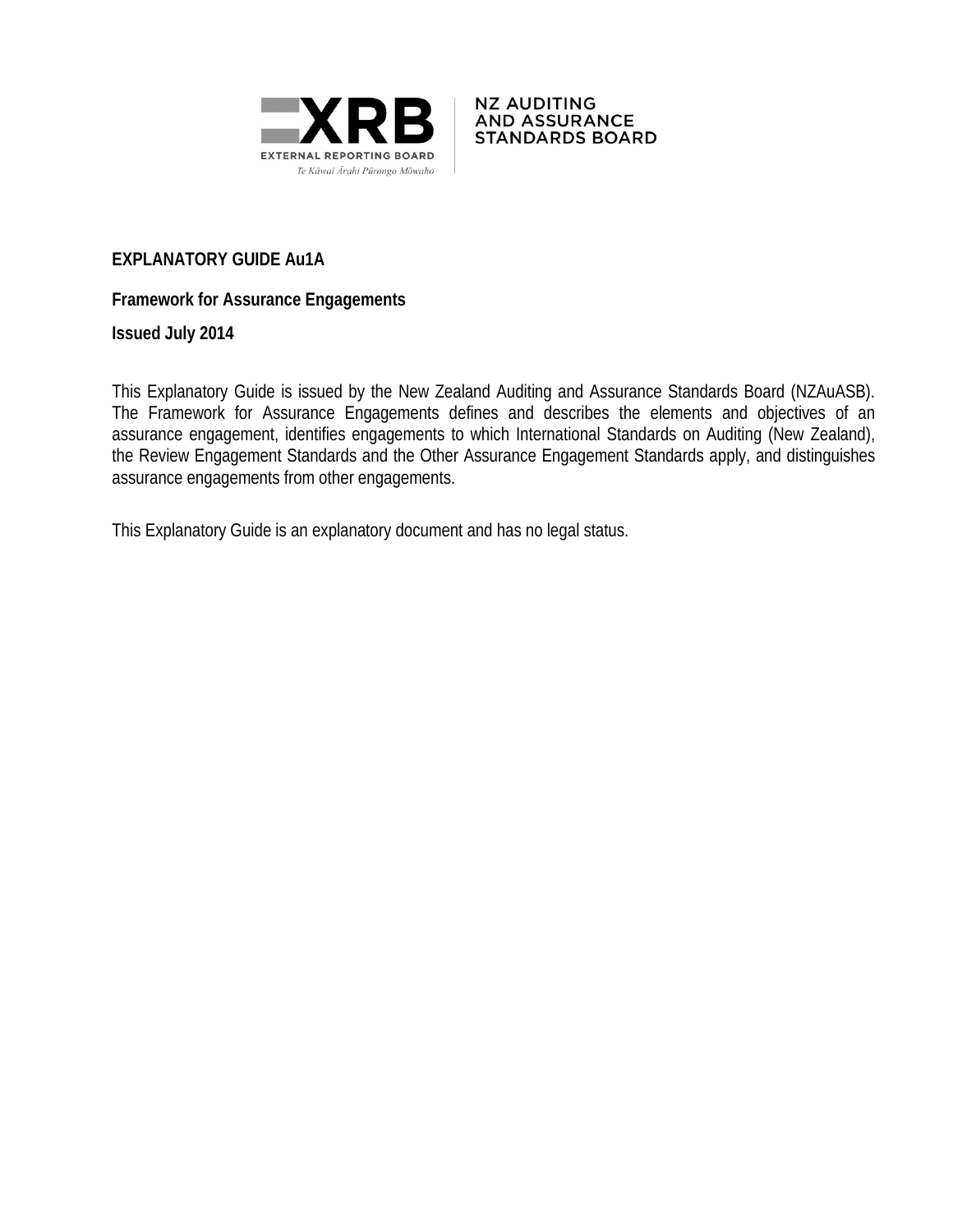#### COPYRIGHT

© External Reporting Board ("XRB") 2014

This XRB explanatory guide contains copyright material and reproduces, with the permission of the International Federation of Accountants (IFAC), parts of the corresponding international standard issued by the International Auditing and Assurance Standards Board ("IAASB"), and published by IFAC. Reproduction within New Zealand in unaltered form (retaining this notice) is permitted for personal and non-commercial use subject to the inclusion of an acknowledgement of the source.

Requests and enquiries concerning reproduction and rights for commercial purposes within New Zealand should be addressed to the Chief Executive, External Reporting Board at the following email address: [enquiries@xrb.govt.nz](mailto:enquiries@xrb.govt.nz)

All existing rights (including copyrights) in this material outside of New Zealand are reserved by IFAC, with the exception of the right to reproduce for the purposes of personal use or other fair dealing. Further information can be obtained from IFAC at [www.ifac.org](http://www.ifac.org/) or by writing to [permissions@ifac.org](mailto:permissions@ifac.org)

ISBN 978-1-927292-14-3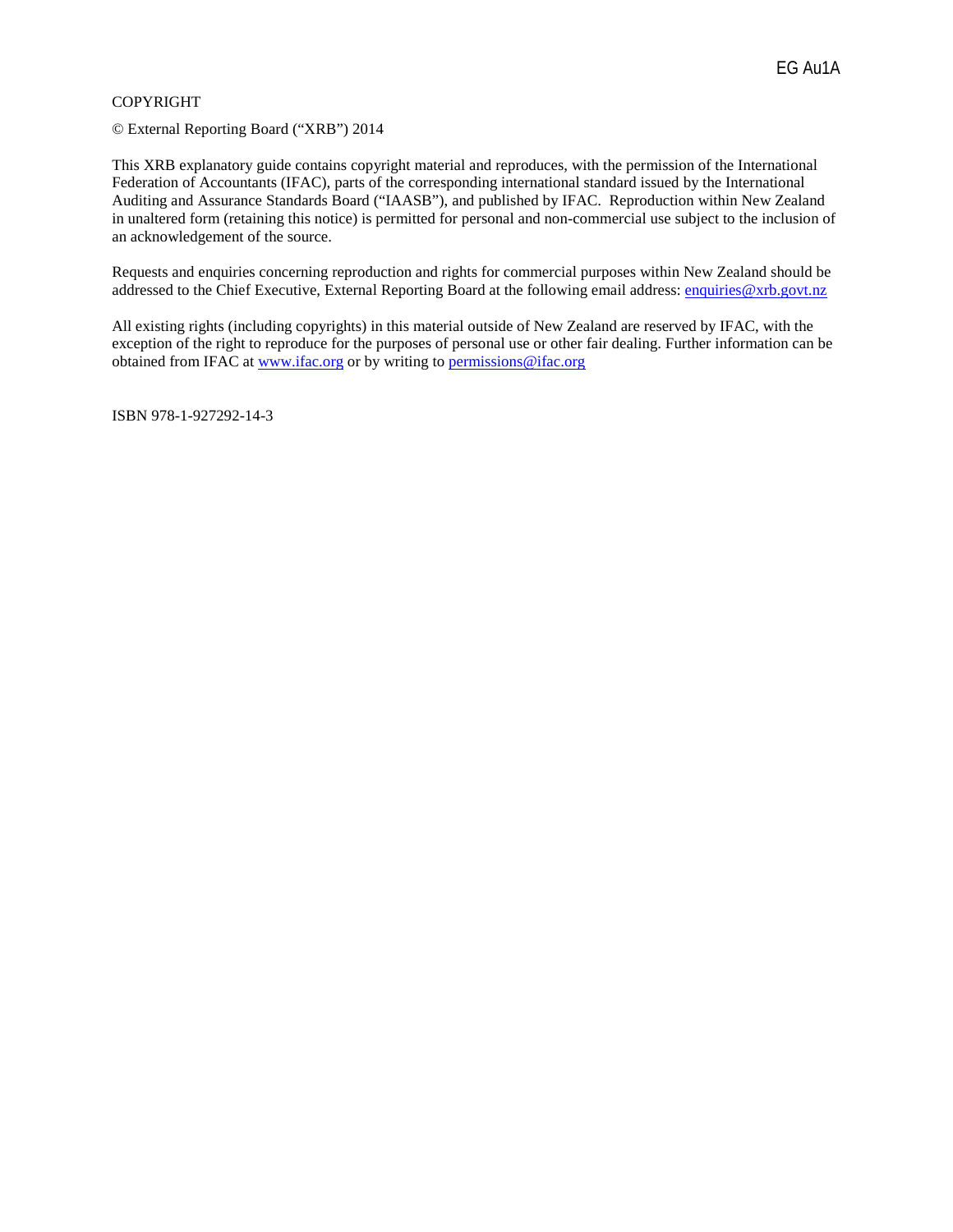# EXPLANATORY GUIDE Au1A

# **FRAMEWORK FOR ASSURANCE ENGAGEMENTS**

*Issued by the New Zealand Auditing and Assurance Standards Board*

# **CONTENTS**

|                                                                    | Paragraph |
|--------------------------------------------------------------------|-----------|
|                                                                    | $1 - 4$   |
|                                                                    | $5 - 9$   |
|                                                                    | $10 - 11$ |
|                                                                    | $12 - 13$ |
| Reasonable Assurance Engagements and Limited Assurance Engagements | $14 - 16$ |
|                                                                    | $17 - 19$ |
|                                                                    | $20 - 21$ |
|                                                                    | $22 - 25$ |
|                                                                    | 26        |
|                                                                    | $27 - 38$ |
|                                                                    | $39 - 41$ |
|                                                                    | $42 - 49$ |
|                                                                    | $50 - 82$ |
|                                                                    | $83 - 92$ |
|                                                                    | $93 - 95$ |
|                                                                    | 96        |
| Appendix 1: [Deleted by the NZAuASB]                               |           |
| Appendix 2: Attestation Engagements and Direct Engagements         |           |
| Appendix 3: The Parties to an Assurance Engagement                 |           |
| Appendix 4: Categorisation of Underlying Subject Matters           |           |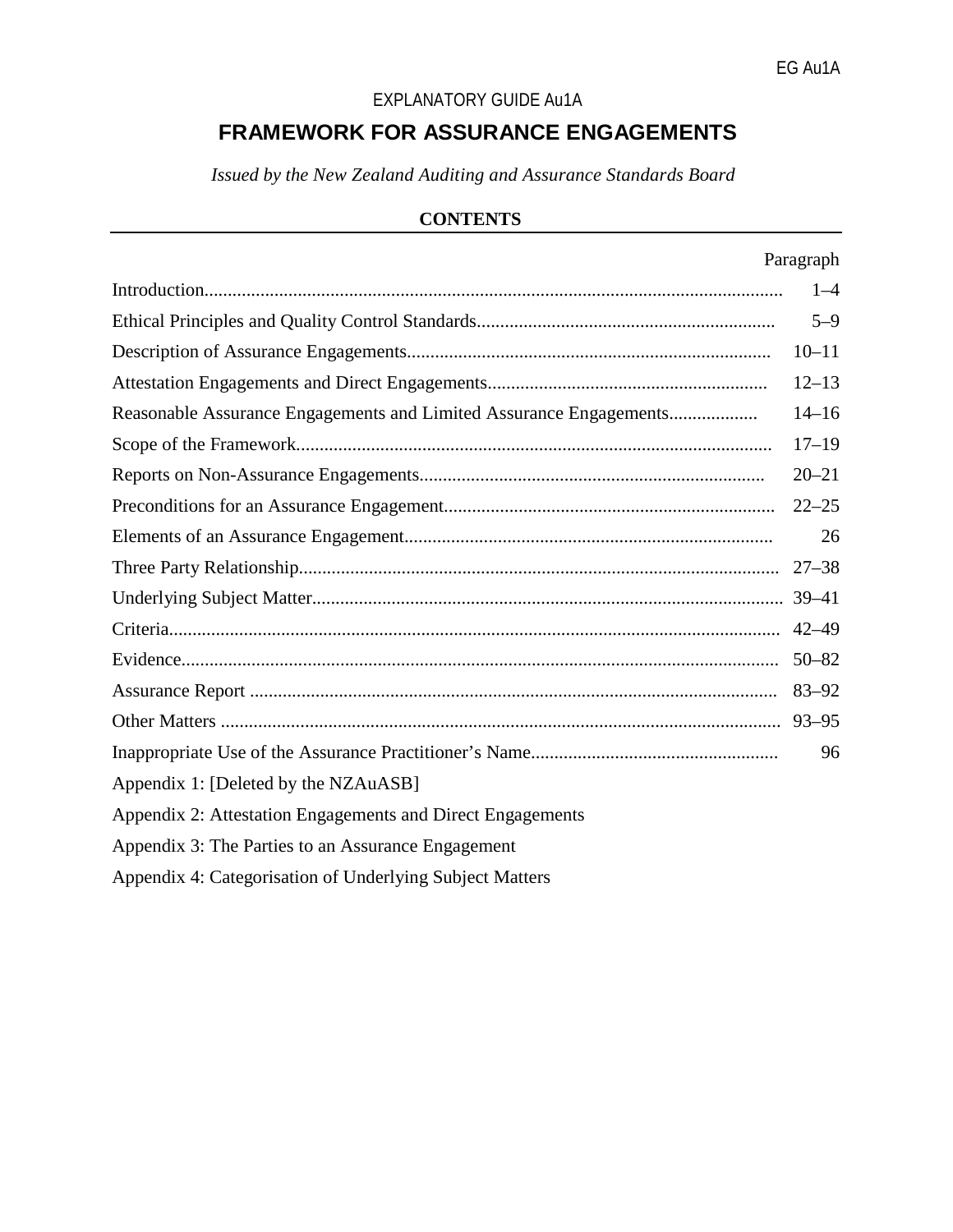#### **Introduction**

- 1. This Framework is issued solely to facilitate an understanding of the elements and objectives of an assurance engagement and the engagements to which International Standards on Auditing (New Zealand) (ISAs (NZ)), the Review Engagement Standards and the Other Assurance Engagement Standards (hereinafter referred to as XRB Assurance Standards) apply.
- 2. This Framework is not a Standard and, accordingly, does not establish any requirements (or basic principles or essential procedures) for the performance of audits, reviews, or other assurance engagements. An assurance report cannot, therefore, claim that an engagement has been conducted in accordance with this Framework, but rather should refer to relevant XRB Assurance Standards. XRB Assurance Standards contain objectives, requirements, application and other explanatory material, introductory material and definitions that are consistent with this Framework, and are to be applied in audit, review, and other assurance engagements.
- 3. This Framework provides a frame of reference for
	- (a) Assurance practitioners;
	- (b) Others involved with assurance engagements, including the intended users of an assurance report and those engaging an assurance practitioner (the "engaging party"); and
	- (c) The NZAuASB in its development of Assurance Standards, explanatory guides and other papers.
- 4. The following is an overview of this Framework:
	- *Introduction*: This Framework deals with assurance engagements performed by assurance practitioners.
	- *Description of assurance engagements*: This section describes assurance engagements and distinguishes direct engagements from attestation engagements, and reasonable assurance engagements from limited assurance engagements.
	- *Scope of the Framework*: This section distinguishes assurance engagements from other engagements, such as consulting engagements.
	- *Preconditions for an assurance engagement*: This section sets out preconditions for an assurance practitioner to accept an assurance engagement.
	- *Elements of an assurance engagement*: This section identifies and discusses five elements assurance engagements exhibit: a three party relationship, an underlying subject matter, criteria, evidence and an assurance report. It further explains important distinctions between reasonable assurance engagements and limited assurance engagements. This section also discusses, for example, the significant variation in the underlying subject matters of assurance engagements, the required characteristics of suitable criteria, the role of risk and materiality in assurance engagements, and how conclusions are expressed in reasonable assurance engagements and in limited assurance engagements.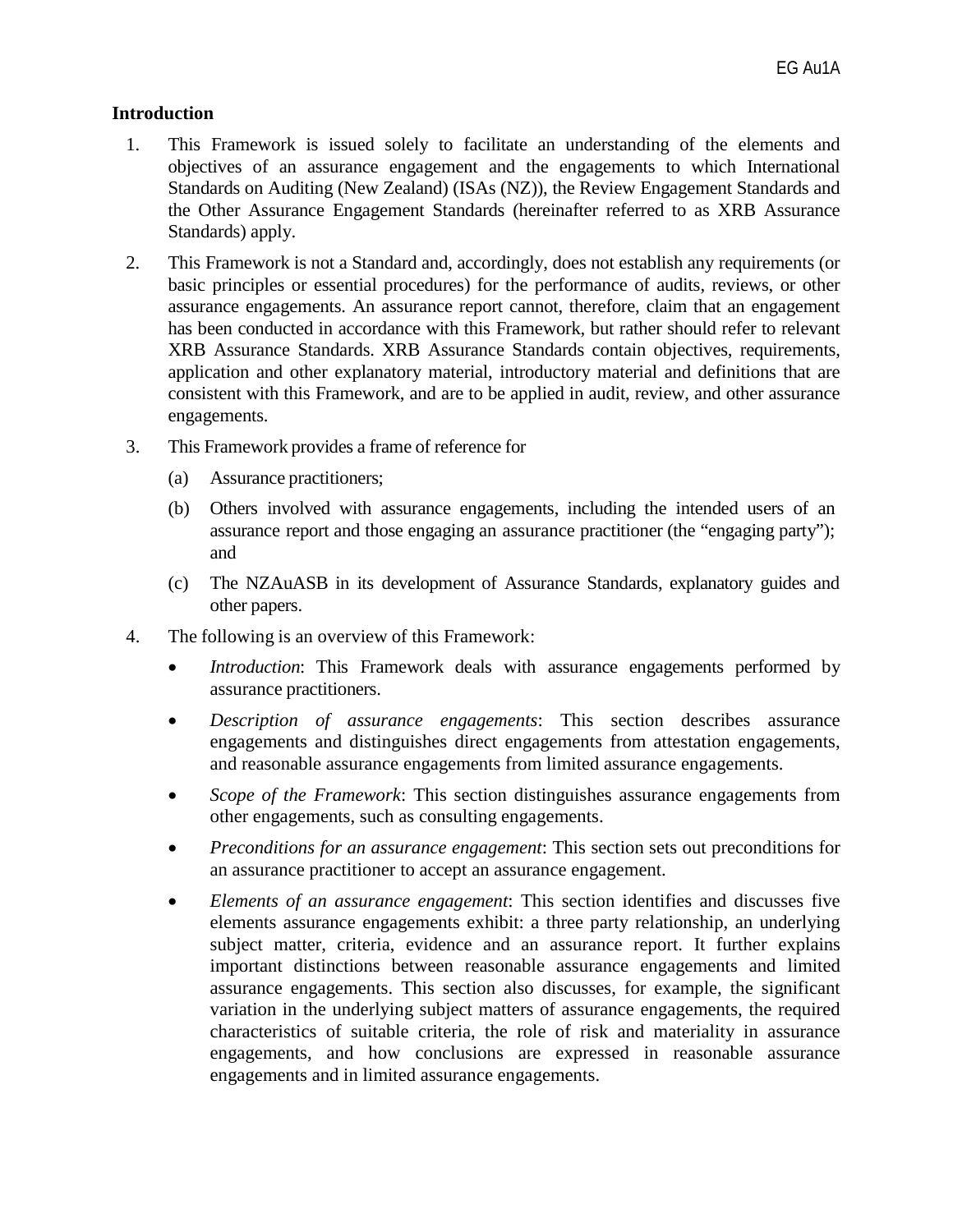• *Other matters:* This section discusses communication responsibilities other than the assurance practitioner's assurance report, documentation, and the implications of an assurance practitioner's *association* with an underlying subject matter or with subject matter information.

# **Ethical Principles and Quality Control Standards**

- 5. Quality control within firms that perform assurance engagements, and compliance with ethical principles, including independence requirements, are widely recognised as being in the public interest and an integral part of high-quality assurance engagements. Such engagements are performed in accordance with XRB Assurance Standards, which are premised on the basis that:
	- (a) The members of the engagement team and the engagement quality control reviewer (for those engagements where one has been appointed) are subject to Professional and Ethical Standard [1](#page-0-0) (Revised)<sup>1</sup>, or other professional requirements, or requirements in law or regulation, that are at least demanding; and
	- (b) The assurance practitioner performing the engagement is a member of a firm that is subject to Professional and Ethical Standard 3 (Amended),<sup>[2](#page-4-0)</sup> or other professional requirements, or requirements in law or regulation, regarding the firm's responsibility for its system of quality control, that are at least as demanding as Professional and Ethical Standard 3 (Amended).

## *Professional and Ethical Standard 1 (Revised)*

- 6. Part A of Professional and Ethical Standard 1 (Revised) establishes the following fundamental principles with which the assurance practitioner is required to comply:
	- (a) Integrity;
	- (b) Objectivity;
	- (c) Professional competence and due care;
	- (d) Confidentiality; and
	- (e) Professional behaviour.
- 7. Part A also provides a conceptual framework for assurance practitioners to apply to identify threats to compliance with the fundamental principles, evaluate the significance of the threats identified, and apply safeguards, when necessary, to eliminate the threats or reduce them to an acceptable level.
- <span id="page-4-1"></span>8. Part B of Professional and Ethical Standard 1 (Revised) describes how the conceptual framework in Part A applies in certain situations to assurance practitioners, including independence. Professional and Ethical Standard 1 (Revised) defines independence as comprising both independence of mind and independence in appearance. Independence

<sup>&</sup>lt;sup>1</sup> PES 1 (Revised), "Code of Ethics for Assurance Practitioners".

<span id="page-4-0"></span><sup>&</sup>lt;sup>2</sup> PES 3 (Amended), "Quality Control for Firms that Perform Audits and Reviews of Financial Statements, and Other Assurance Engagements."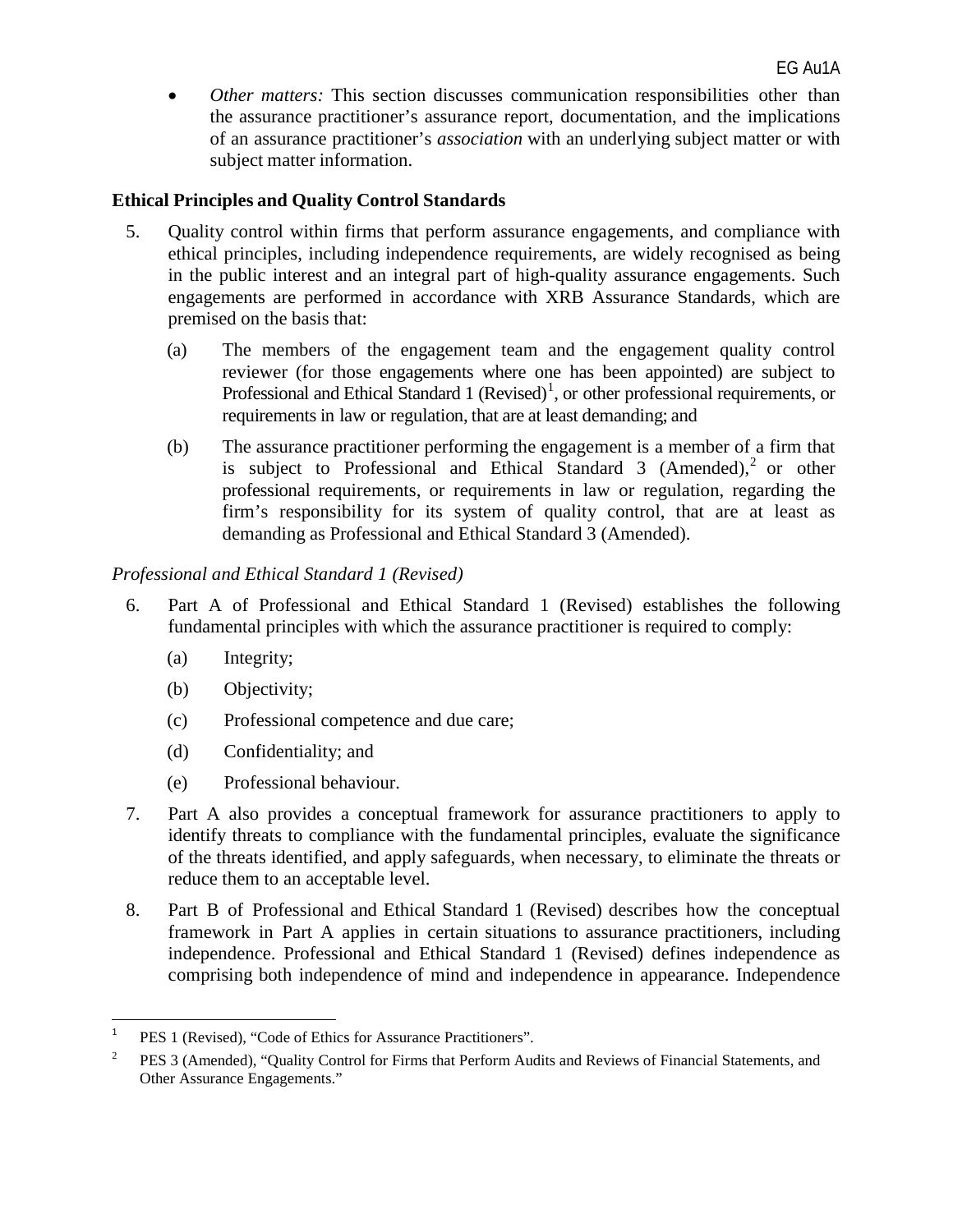safeguards the ability to form an assurance conclusion without being affected by influences that might compromise that conclusion. Independence enhances the ability to act with integrity, to be objective and to maintain an attitude of professional scepticism.

### *Professional and Ethical Standard 3 (Amended)*

- 9. Professional and Ethical Standard 3 (Amended) deals with the firm's responsibilities to establish and maintain its system of quality control for assurance engagements. Compliance with Professional and Ethical Standard 3 (Amended) requires, among other things, that the firm establish and maintain a system of quality control that includes policies and procedures addressing each of the following elements, and that it documents its policies and procedures and communicates them to the firm's personnel:
	- (a) Leadership responsibilities for quality within the firm;
	- (b) Relevant ethical requirements;
	- (c) Acceptance and continuance of client relationships and specific engagements;
	- (d) Human resources;
	- (e) Engagement performance; and
	- (f) Monitoring.

#### **Description of Assurance Engagements**

- 10. An assurance engagement is an engagement in which an assurance practitioner aims to obtain sufficient appropriate evidence in order to express a conclusion designed to enhance the degree of confidence of the intended users other than the responsible party about the outcome of the measurement or evaluation of an underlying subject matter against criteria.
- 11. The outcome of the measurement or evaluation of an underlying subject matter is the information that results from applying the criteria to the underlying subject matter. For example:
	- The financial statements (outcome) result from measuring an entity's financial position, financial performance and cash flows (underlying subject matter) by applying a financial reporting framework (criteria).
	- A statement about the effectiveness of internal control (outcome) results from evaluating the effectiveness of an entity's internal control process (underlying subject matter) by applying relevant criteria.
	- Entity-specific performance measures (outcome) result from measuring various aspects of performance (underlying subject matter) by applying relevant measurement methodologies (criteria).
	- A greenhouse gas statement (outcome) results from measuring an entity's greenhouse emissions (underlying subject matter) by applying recognition, measurement and presentation protocols (criteria).
	- A statement about compliance (outcome) results from evaluating the compliance of an entity (underlying subject matter) with, for example, law and regulation (criteria).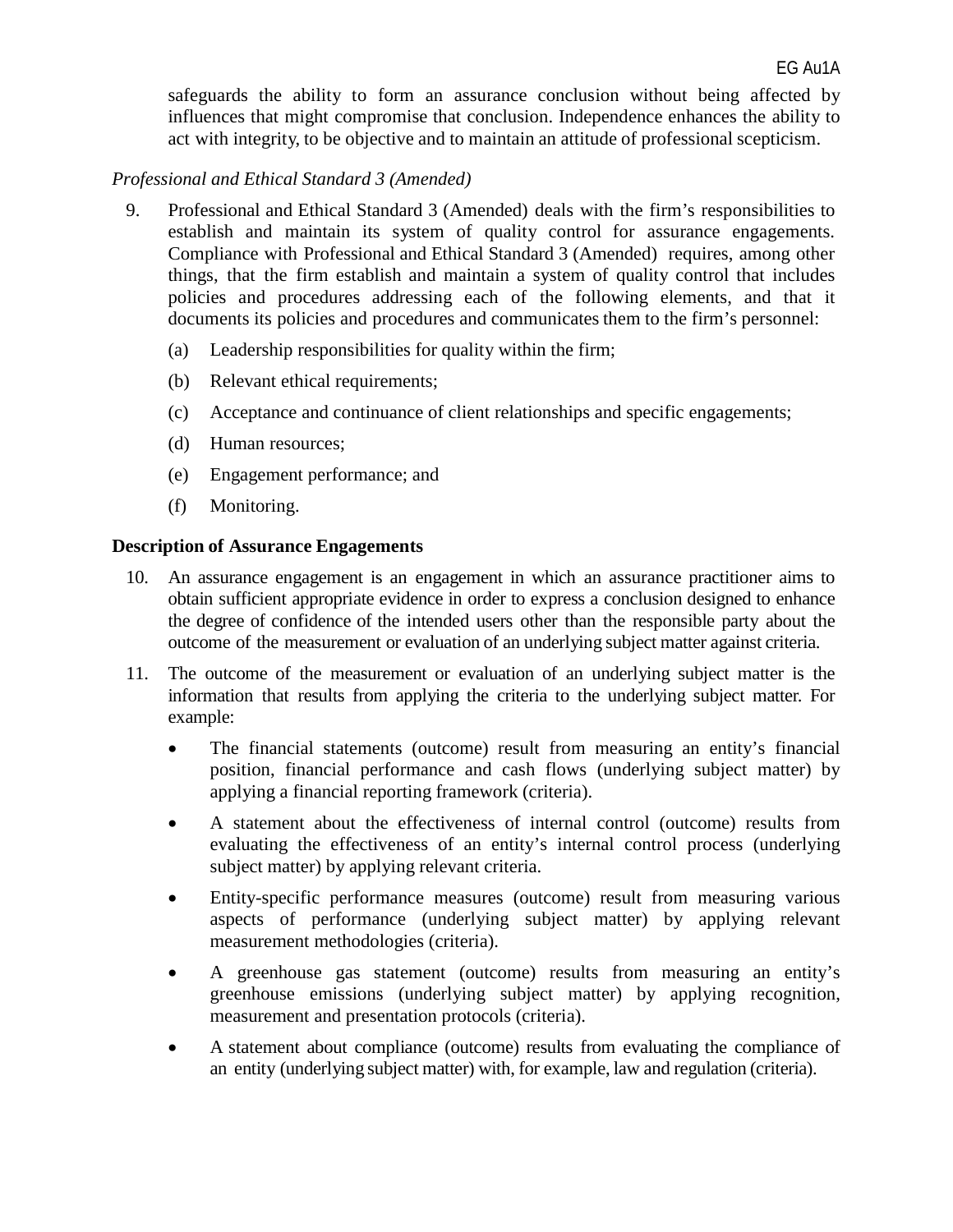The term "subject matter information" is used to mean the outcome of the measurement or evaluation of an underlying subject matter against the criteria. It is the subject matter information about which the assurance practitioner gathers sufficient appropriate evidence as the basisfor the assurance practitioner's conclusion.

#### **Attestation Engagements and Direct Engagements**

- 12. In an attestation engagement, a party other than the assurance practitioner measures or evaluates the underlying subject matter against the criteria. A party other than the assurance practitioner also often presents the resulting subject matter information in a report or statement. In some cases, however, the subject matter information may be presented by the assurance practitioner in the assurance report. The assurance practitioner's conclusion addresses whether the subject matter information is free from material misstatement (see also paragraph 85).
- 13. In a direct engagement, the assurance practitioner measures or evaluates the underlying subject matter against the criteria. In addition, the assurance practitioner applies assurance skills and techniques to obtain sufficient appropriate evidence about the outcome of the measurement or evaluation of the underlying subject matter against the criteria. The assurance practitioner may obtain that evidence simultaneously with the measurement or evaluation of the underlying subject matter, but may also obtain it before or after such measurement or evaluation. In a direct engagement, the assurance practitioner's conclusion addresses the reported outcome of the measurement or evaluation of the underlying subject matter against the criteria and is phrased in terms of the underlying subject matter and the criteria. In some direct engagements, the assurance practitioner's conclusion is, or is part of, the subject matter information (see also Appendix 2).

#### **Reasonable Assurance Engagements and Limited Assurance Engagements**

- 14. In a reasonable assurance engagement, the assurance practitioner reduces engagement risk to an acceptably low level in the circumstances of the engagement as the basis for the assurance practitioner's conclusion. The assurance practitioner's conclusion is expressed in a form that conveys the assurance practitioner's opinion on the outcome of the measurement or evaluation of the underlying subject matter against criteria.
- 15. In a limited assurance engagement, the assurance practitioner reduces engagement risk to a level that is acceptable in the circumstances of the engagement but where that risk is greater than for a reasonable assurance engagement as the basis for expressing a conclusion in a form that conveys whether, based on the procedures performed and evidence obtained, a matter(s) has come to the assurance practitioner's attention to cause the assurance practitioner to believe the subject matter information is materially misstated. The nature, timing, and extent of procedures performed in a limited assurance engagement is limited compared with that necessary in a reasonable assurance engagement but is planned to obtain a level of assurance that is, in the assurance practitioner's professional judgement, meaningful. To be meaningful, the level of assurance obtained by the assurance practitioner is likely to enhance the intended users' confidence about the subject matter information to a degree that is clearly more than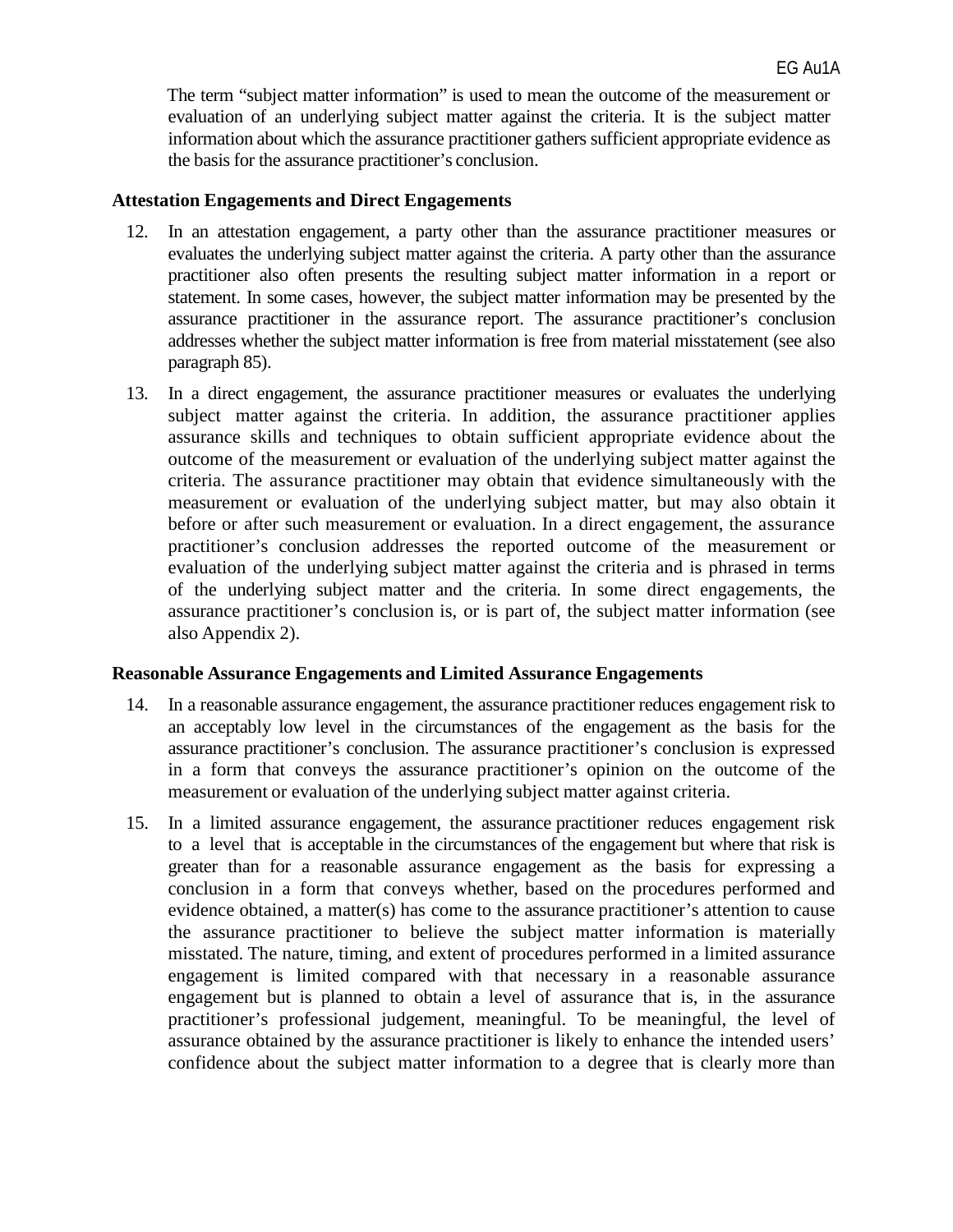inconsequential.

16. Across the range of all limited assurance engagements, what is meaningful assurance can vary from just above assurance that is likely to enhance the intended users' confidence about the subject matter information to a degree that is clearly more than inconsequential to just below reasonable assurance. What is meaningful in a particular engagement represents a judgement within that range that depends on the engagement circumstances, including the information needs of intended users as a group, the criteria, and the underlying subject matter of the engagement. In some cases, the consequences to intended users of receiving an inappropriate conclusion may be so great that a reasonable assurance engagement is needed for the assurance practitioner to obtain assurance that is meaningful in the circumstances.

### **Scope of the Framework**

l

- 17. Not all engagements performed by assurance practitioners are assurance engagements. Other frequently performed engagements that are not consistent with the description in paragraph 10 above (and therefore are not covered by this Framework) include:
	- Engagements such as agreed- upon procedures and compilation engagements.
	- The preparation of tax returns where no assurance conclusion is expressed.
	- Consulting (or advisory) engagements,  $3$  such as management and tax consulting.
- 18. An assurance engagement may be part of a larger engagement, for example, when a business acquisition consulting engagement includes a requirement to obtain assurance regarding historical or prospective financial information. In such circumstances, this Framework is relevant only to the assurance portion of the engagement.
- 19. The following engagements, which may be consistent with the description in paragraph 10, are not considered assurance engagements in terms of this Framework:
	- (a) Engagements to testify in legal proceedings regarding accounting, auditing, taxation or other matters; and
	- (b) Engagements that include professional opinions, views or wording from which a user may derive some assurance, if all of the following apply:
		- (i) Those opinions, views or wording are merely incidental to the overall engagement;

<span id="page-7-0"></span><sup>&</sup>lt;sup>3</sup> In a consulting engagement, the assurance practitioner applies technical skills, education, observations, experiences, and knowledge of the consulting process. Consulting engagements involve an analytical process that typically involves some combination of activities relating to: objective-setting, fact-finding, definition of problems or opportunities, evaluation of alternatives, development of recommendations including actions, communication of results, and sometimes implementation and follow-up. Reports (if issued) are generally written in a narrative (or "long form") style. Generally the work performed is only for the use and benefit of the client. The nature and scope of work is determined by agreement between the assurance practitioner and the client. Any service that meets the definition of an assurance engagement is not a consulting engagement but an assurance engagement.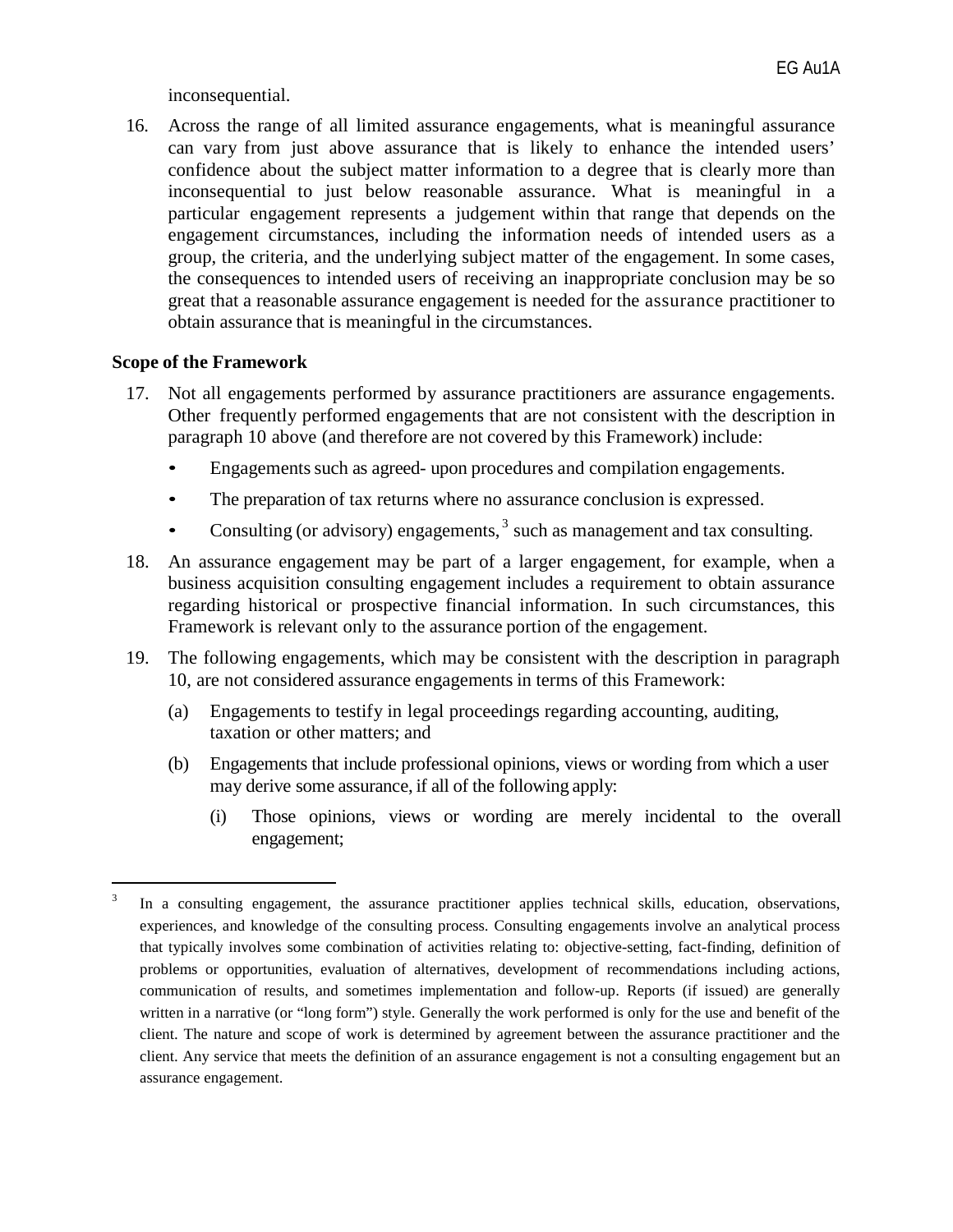- (ii) Any written report issued is expressly restricted for use by only the intended users specified in the report;
- (iii) Under a written understanding with the specified intended users, the engagement is not intended to be an assurance engagement; and
- (iv) The engagement is not represented as an assurance engagement in the assurance practitioner's report.

#### **Reports on Non-Assurance Engagements**

- 20. An assurance practitioner reporting on an engagement that is not an assurance engagement within the scope of this Framework clearly distinguishes that report from an assurance report. So as not to confuse users, a report that is not an assurance report avoids, for example:
	- Implying compliance with this Framework, or with XRB Assurance Standards.
	- Inappropriately using the words "assurance," "audit" or "review."
	- Including a statement that could reasonably be mistaken for a conclusion based on sufficient appropriate evidence that is designed to enhance the degree of confidence of intended users about the outcome of the measurement or evaluation of an underlying subject matter against criteria.
- 21. The assurance practitioner and the responsible party may agree to apply the principles of this Framework to an engagement when there are no intended users other than the responsible party but where all other requirements of relevant XRB Assurance Standards are met. In such cases, the assurance practitioner's report includes a statement restricting the use of the report to the responsible party.

#### **Preconditions for an Assurance Engagement**

- 22. The following preconditions for an assurance engagement are relevant when considering whether an assurance engagement is to be accepted or continued:
	- (a) The roles and responsibilities of the appropriate parties (that is, the responsible party, the measurer or evaluator, and the engaging party, as appropriate) are suitable in the circumstances; and
	- (b) The engagement exhibits all of the following characteristics:
		- (i) The underlying subject matter is appropriate;
		- (ii) The criteria that the assurance practitioner expects to be applied in the preparation of the subject matter information are suitable to the engagement circumstances, including that they exhibit the characteristics described in paragraph 44;
		- (iii) The criteria that the assurance practitioner expects to be applied in the preparation of the subject matter information will be available to the intended users;
		- (iv) The assurance practitioner expects to be able to obtain the evidence needed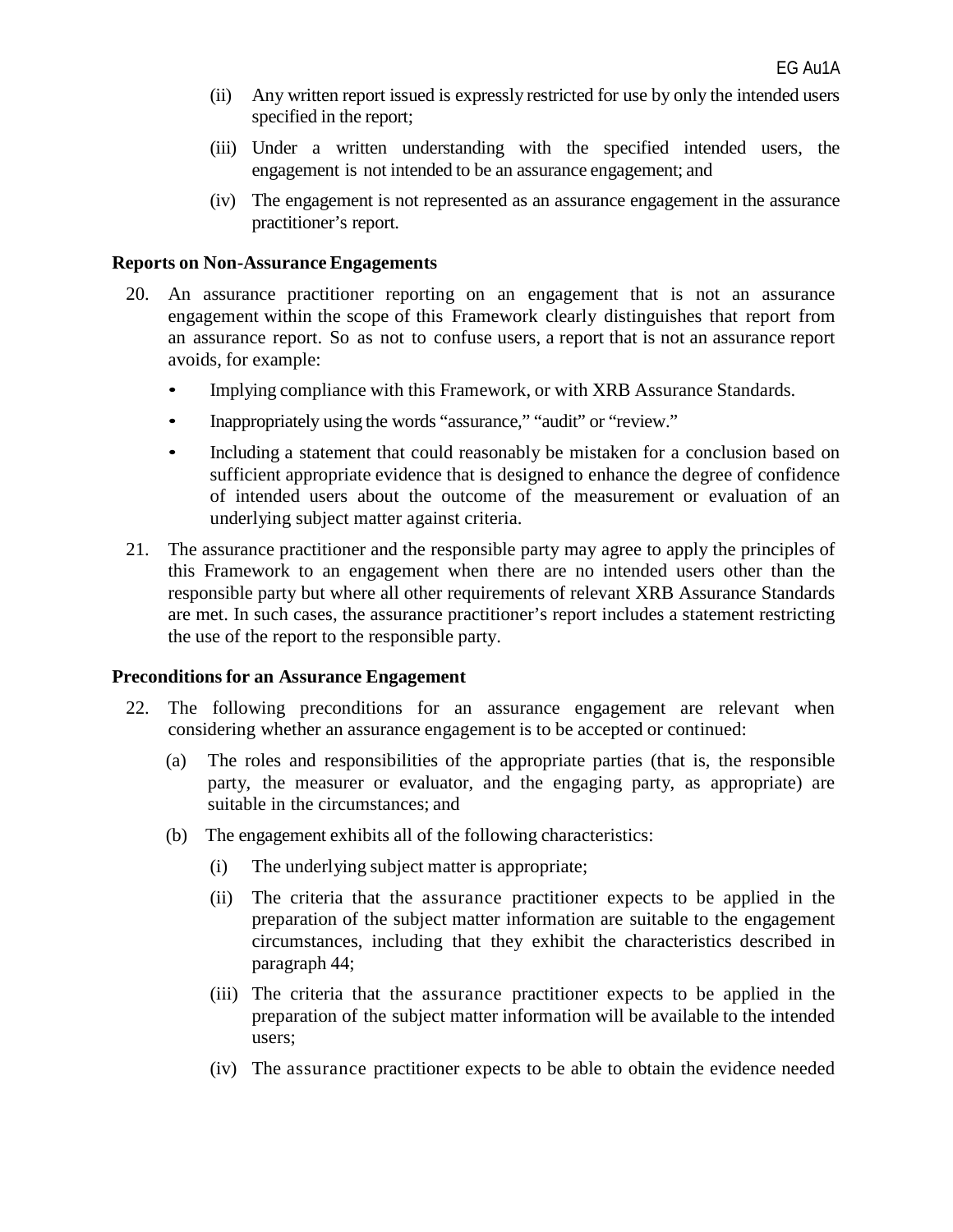to support the assurance practitioner's conclusion;

- (v) The assurance practitioner's conclusion, in the form appropriate to either a reasonable assurance engagement or a limited assurance engagement, is to be contained in a written report; and
- (vi) A rational purpose including, in the case of a limited assurance engagement, that the assurance practitioner expects to be able to obtain a meaningful level of assurance.
- 23. The underlying subject matters of different assurance engagements can vary greatly. Some underlying subject matters may require specialised skills and knowledge beyond those ordinarily possessed by an individual assurance practitioner. It is important, however, that the assurance practitioner be satisfied that those persons who are to perform the engagement collectively have the appropriate competence and capabilities (see also paragraph 31).
- 24. When a potential engagement cannot be accepted as an assurance engagement, the engaging party may be able to identify a different engagement that will meet the needs of intended users. For example:
	- (a) If the criteria that the assurance practitioner expects to be applied are not suitable, an assurance engagement that meets the other preconditions in paragraph 22 may still be performed if:
		- (i) The assurance practitioner can identify one or more aspects of the underlying subject matter for which those criteria are suitable. In such cases, the assurance practitioner could perform an assurance engagement with respect to that aspect of the underlying subject matter in its own right. In such cases, the assurance report may need to clarify that the report does not relate to the original underlying subject matter in its entirety; or
		- (ii) Alternative criteria suitable for the underlying subject matter can be selected or developed.
	- (b) The engaging party may request an engagement that is not an assurance engagement, such as a consulting or an agreed-upon procedures engagement.
- 25. Having been accepted, it is not appropriate to change an assurance engagement to a non- assurance engagement, or a reasonable assurance engagement to a limited assurance engagement, without reasonable justification. A change in circumstances that affects the intended users' requirements, or a misunderstanding concerning the nature of the engagement, may justify a request for a change in the engagement. If such a change is made, evidence that was obtained prior to the change is not disregarded. An inability to obtain sufficient appropriate evidence to form a reasonable assurance conclusion is not an acceptable reason to change from a reasonable assurance engagement to a limited assurance engagement.

#### **Elements of an Assurance Engagement**

26. The following elements of an assurance engagement are discussed in this section: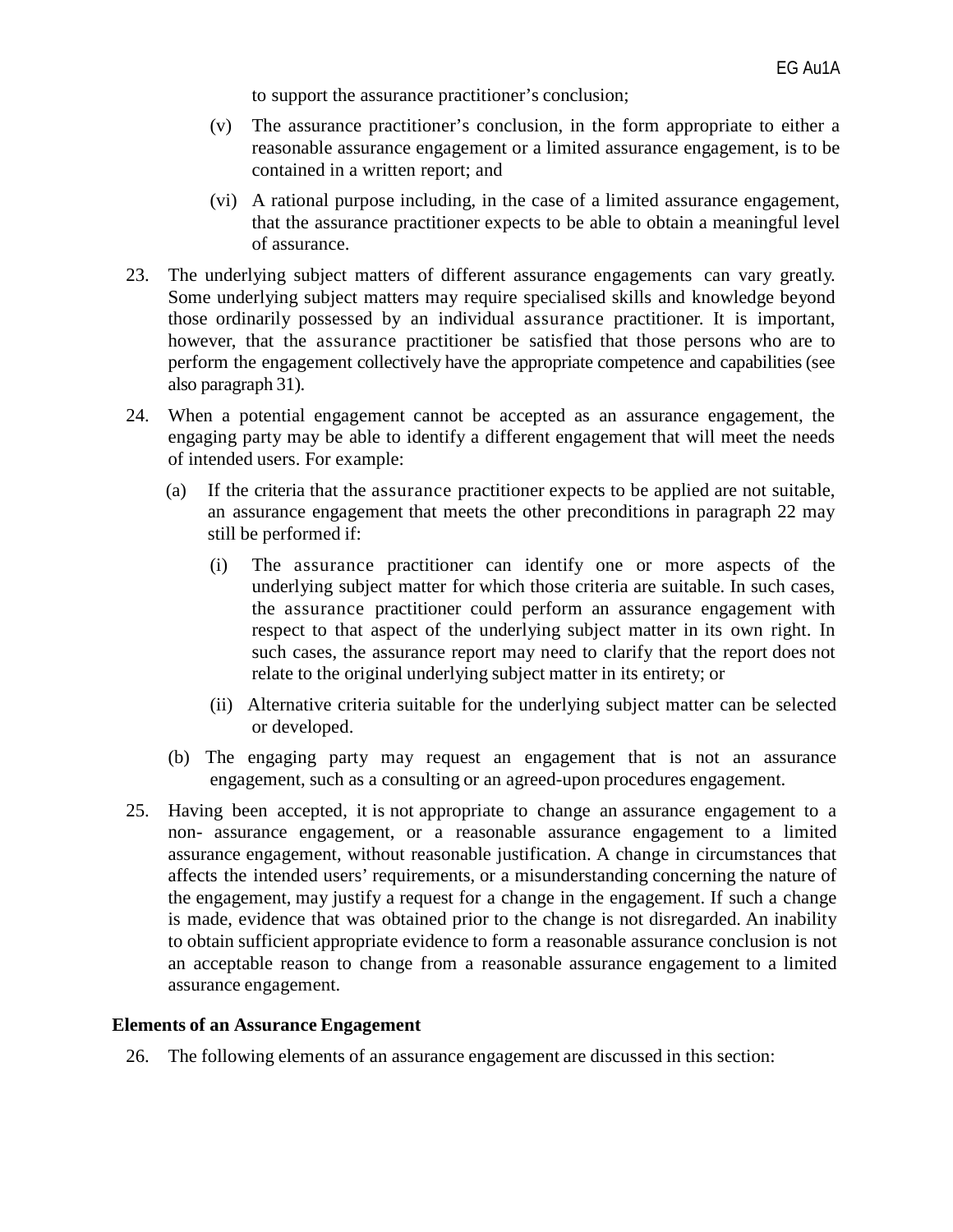- (a) A three party relationship involving an assurance practitioner, a responsible party, and intended users;
- (b) An appropriate underlying subject matter;
- (c) Suitable criteria;
- (d) Sufficient appropriate evidence; and
- (e) A written assurance report in the form appropriate to a reasonable assurance engagement or a limited assurance engagement.

#### **Three Party Relationship**

- 27. All assurance engagements have at least three separate parties: the assurance practitioner, the responsible party and the intended users. Depending on the engagement circumstances, there may also be a separate role of measurer or evaluator, or engaging party (see also Appendix 3).
- 28. The responsible party and the intended users may be from different entities or the same entity. As an example of the latter case, in a two-tier board structure, the supervisory board may seek assurance about information provided by the executive board of that entity. The relationship between the responsible party and the intended users needs to be viewed within the context of a specific engagement and may differ from more traditionally defined lines of responsibility. For example, an entity's senior management (an intended user) may engage an assurance practitioner to perform an assurance engagement on a particular aspect of the entity's activities that is the immediate responsibility of a lower level of management (the responsible party), but for which senior management is ultimately responsible.

#### *Assurance Practitioner*

- 29. The "assurance practitioner" is the individual(s) conducting the engagement (usually the engagement partner or other members of the engagement team, or, as applicable, the firm) by applying assurance skills and techniques to obtain reasonable assurance or limited assurance, as appropriate, about whether the subject matter information is free from material misstatement.<sup>[4](#page-7-0)</sup> In a direct engagement, the assurance practitioner both measures or evaluates the underlying subject matter against the criteria and applies assurance skills and techniques to obtain reasonable assurance or limited assurance, as appropriate, about whether the outcome of that measurement or evaluation is free from material misstatement.
- 30. If a competent assurance practitioner chooses to represent compliance with an XRB Assurance Standard, it is important to recognise that those Standards include requirements that reflect the premise in paragraph 5 regarding Professional and Ethical Standard 1 (Revised) and Professional and Ethical Standard 3 (Amended), or other professional requirements, or requirements in law or regulation that are at least as demanding.

 <sup>4</sup> "Engagement partner" and "firm" should be read as referring to their public sector equivalents where relevant.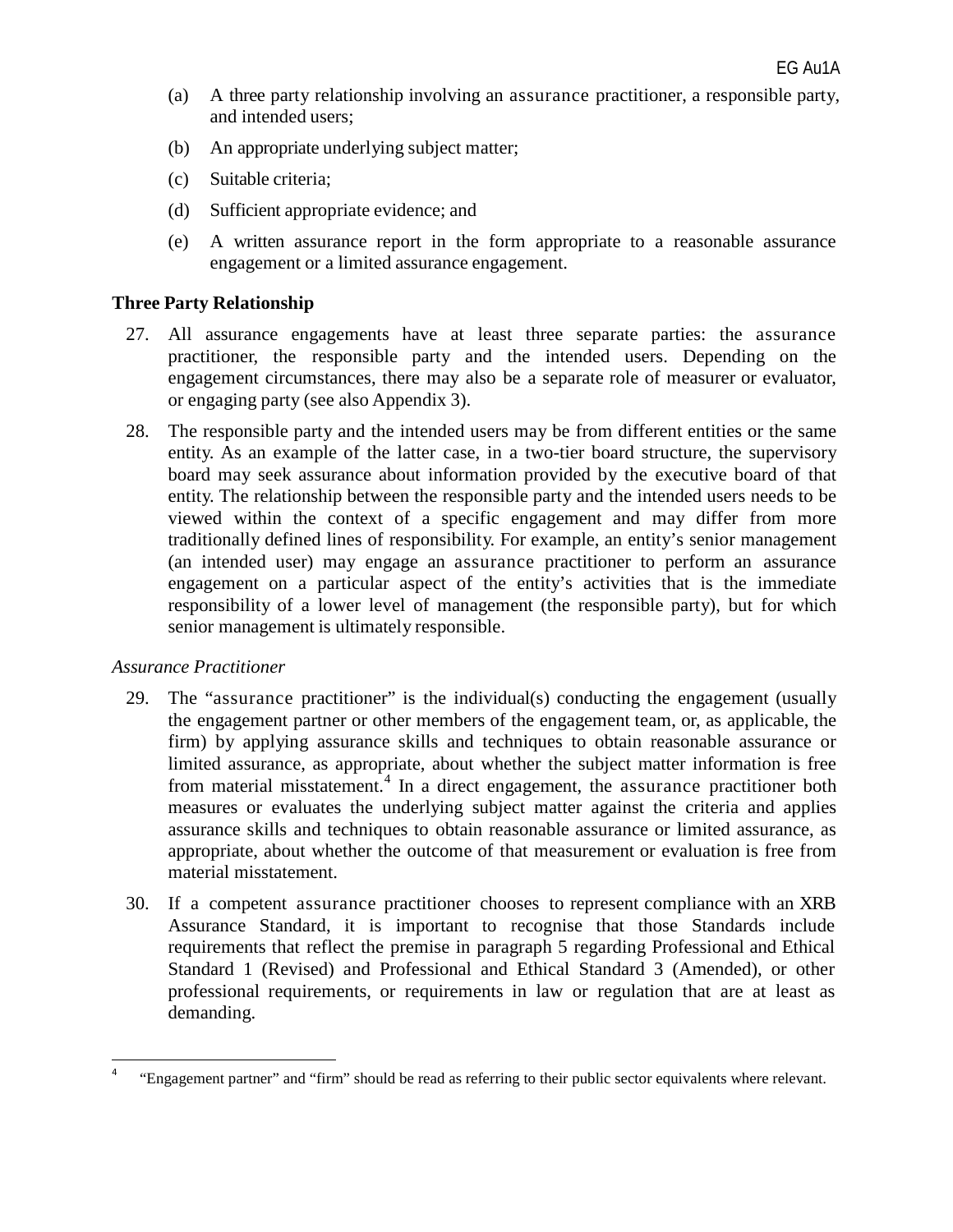- 31. An engagement is not accepted if preliminary knowledge of the engagement circumstances indicates that ethical requirements regarding competence will not be satisfied. In some cases, these requirements can be satisfied by the assurance practitioner using the work of an assurance practitioner's expert.
- 32. In addition, the assurance practitioner needs to be able to be sufficiently involved in the work of the assurance practitioner's expert and other assurance practitioners to an extent that is sufficient to accept responsibility for the assurance conclusion on the subject matter information, and to obtain the evidence necessary to conclude whether the work of that expert or other assurance practitioner is adequate for the assurance practitioner's purposes.
- 33. The assurance practitioner has sole responsibility for the assurance conclusion expressed, and that responsibility is not reduced by the assurance practitioner's use of the work of an assurance practitioner's expert or other assurance practitioners. Nonetheless, if the assurance practitioner using the work of an assurance practitioner's expert, having followed the relevant XRB Assurance Standards, concludes that the work of that expert is adequate for the assurance practitioner's purposes, the assurance practitioner may accept that expert's findings or conclusions in the expert's field as appropriate evidence.

#### *Responsible Party*

34. The responsible party is the party responsible for the underlying subject matter. In an attestation engagement, the responsible party is often also the measurer or evaluator. The responsible party may or may not be the party that engages the assurance practitioner to perform the assurance engagement (the engaging party).

#### *Intended Users*

- 35. The intended users are the individual(s) or organisation(s), or group(s) thereof that the assurance practitioner expects will use the assurance report. The responsible party can be one of the intended users, but not the only one.
- 36. In some cases, there may be intended users other than those to whom the assurance report is addressed. The assurance practitioner may not be able to identify all those who will read the assurance report, particularly where a large number of people will have access to it. In such cases, particularly where possible users are likely to have a broad range of interests in the underlying subject matter, intended users may be limited to major stakeholders with significant and common interests. Intended users may be identified in different ways, for example, by agreement between the assurance practitioner and the responsible party or engaging party, or by law or regulation.
- 37. Intended users or their representatives may be directly involved with the assurance practitioner and the responsible party (and the engaging party if different) in determining the requirements of the engagement. Regardless of the involvement of others however, and unlike an agreed-upon procedures engagement (which involves reporting factual findings based upon the procedures agreed with the engaging party and any appropriate third parties, rather than a conclusion):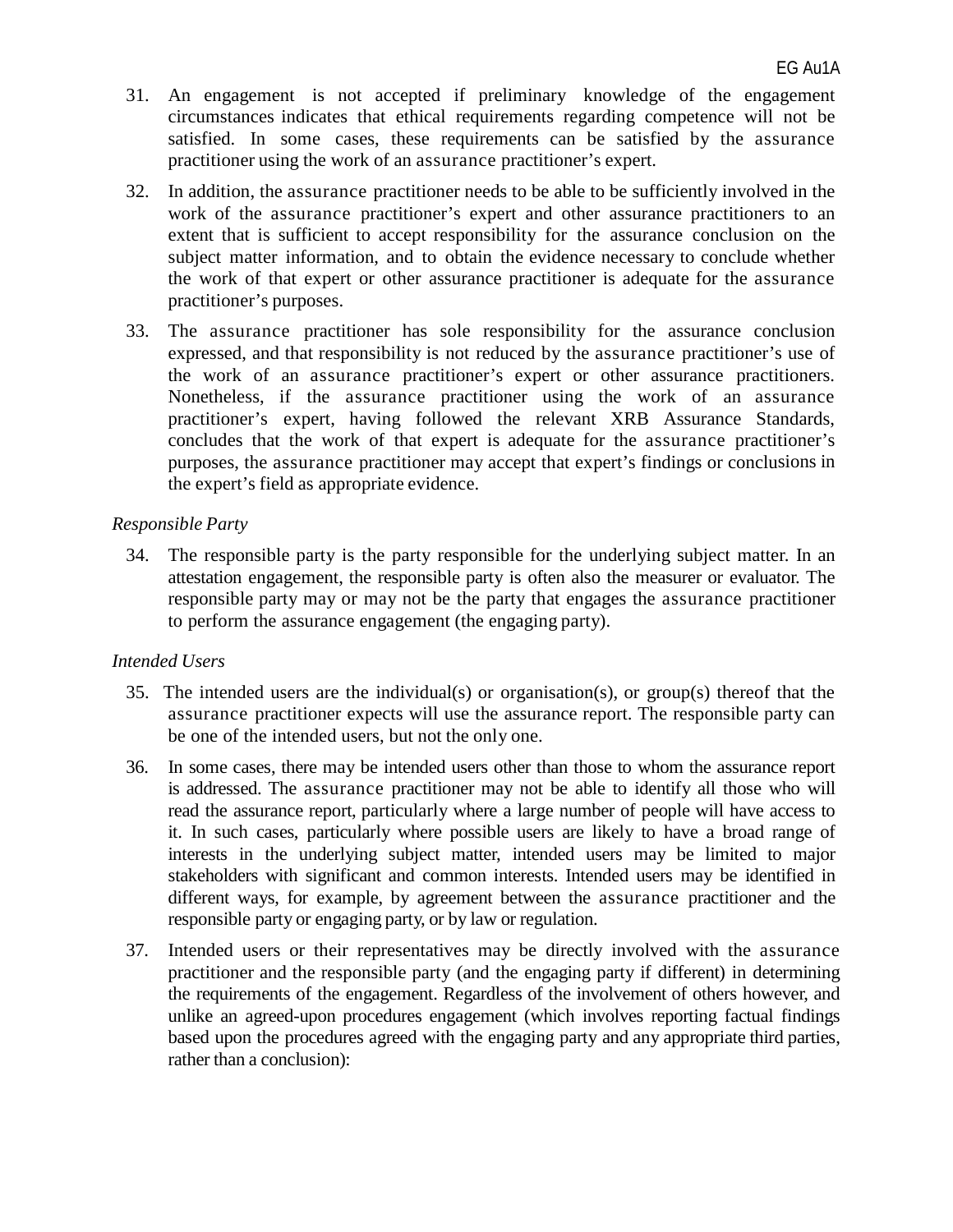- (a) The assurance practitioner is responsible for determining the nature, timing and extent of procedures; and
- (b) The assurance practitioner may need to perform additional procedures if information comes to the assurance practitioner's attention that differs significantly from that on which the determination of planned procedures was based.
- 38. In some cases, intended users (for example, bankers and regulators) impose a requirement for, or request, the appropriate party(ies) to arrange for an assurance engagement to be performed for a specific purpose. When engagements use criteria that are designed for a specific purpose, the assurance report includes a statement alerting readers to this fact. In addition, the assurance practitioner may consider it appropriate to indicate that the assurance report is intended solely for specific users. Depending on the engagement circumstances, this may be achieved by restricting the distribution or use of the assurance report. While an assurance report may be restricted whenever it is intended only for specified intended users or for a specific purpose, the absence of a restriction regarding a particular user or purpose does not itself indicate that a legal responsibility is owed by the assurance practitioner in relation to that user or for that purpose. Whether a legal responsibility is owed will depend on the circumstances of each case and the applicable law or regulation.

### **Underlying Subject Matter**

- 39. The underlying subject matter of an assurance engagement can take many forms, such as:
	- Historical financial performance or condition (for example, historical financial position, financial performance and cash flows) for which the subject matter information may be the recognition, measurement, presentation and disclosure represented in financial statements.
	- Future financial performance or condition (for example, prospective financial position, financial performance and cash flows) for which the subject matter information may be the recognition, measurement, presentation and disclosure represented in a financial forecast or projection.
	- Non-financial performance or conditions (for example, performance of an entity) for which the subject matter information may be key indicators of efficiency and effectiveness.
	- Physical characteristics (for example, capacity of a facility) for which the subject matter information may be a specifications document.
	- Systems and processes (for example, an entity's internal control or IT system) for which the subject matter information may be a statement about effectiveness.
	- Behaviour (for example, corporate governance, compliance with regulation, human resource practices) for which the subject matter information may be a statement of compliance or a statement of effectiveness.

Appendix 4 shows a categorisation of the range of possible underlying subject matters with some examples.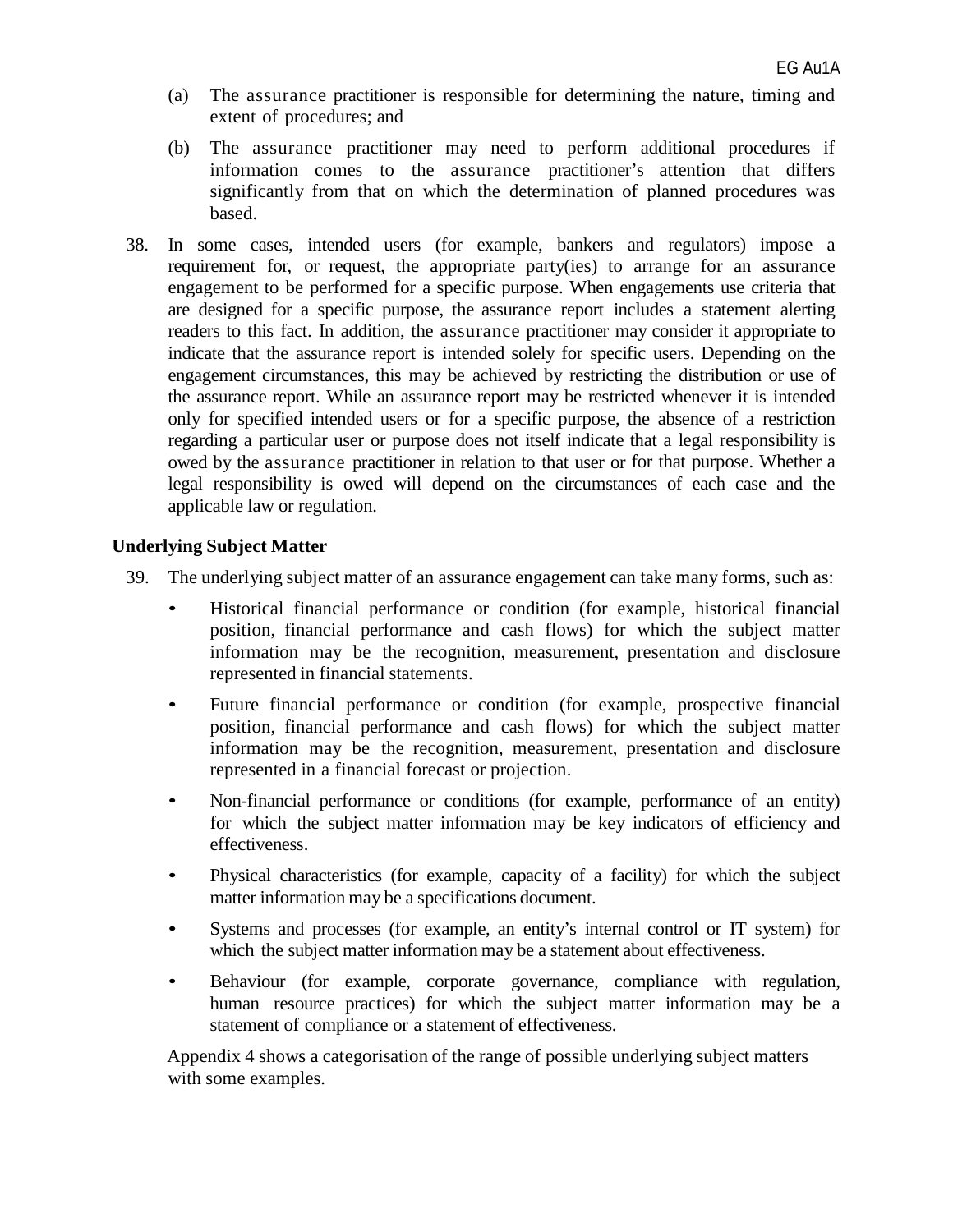- 40. Different underlying subject matters have different characteristics, including the degree to which information about them is qualitative versus quantitative, objective versus subjective, historical versus prospective, and relates to a point in time or covers a period. Such characteristics affect the:
	- (a) Precision with which the underlying subject matter can be measured or evaluated against criteria; and
	- (b) The persuasiveness of available evidence.

The assurance report may note characteristics that are of particular relevance to the intended users.

41. The appropriateness of an underlying subject matter is not affected by the level of assurance, that is, if an underlying subject matter is not appropriate for a reasonable assurance engagement, it is also not appropriate for a limited assurance engagement, and vice versa. An appropriate underlying subject matter is identifiable and capable of consistent measurement or evaluation against the identified criteria such that the resulting subject matter information can be subjected to procedures for obtaining sufficient appropriate evidence to support a reasonable assurance or limited assurance conclusion, as appropriate.

#### **Criteria**

- 42. Criteria are the benchmarks used to measure or evaluate the underlying subject matter. Criteria can be formal, for example in the preparation of financial statements, the criteria may be the New Zealand Equivalents to International Financial Reporting Standards or Public Benefit Entity Standards; when reporting on the operating effectiveness of internal controls, the criteria may be based on an established internal control framework or individual control objectives specifically designed for the purpose; and when reporting on compliance, the criteria may be the applicable law, regulation or contract. Examples of less formal criteria are an internally developed code of conduct or an agreed level of performance (such as the number of times a particular committee is expected to meet in a year).
- 43. Suitable criteria are required for reasonably consistent measurement or evaluation of an underlying subject matter within the context of professional judgement. Without the frame of reference provided by suitable criteria, any conclusion is open to individual interpretation and misunderstanding. Suitable criteria are context-sensitive, that is, relevant to the engagement circumstances. Even for the same underlying subject matter there can be different criteria, which will yield a different measurement or evaluation. For example, one of the criteria a measurer or evaluator might select as a measure of the underlying subject matter of customer satisfaction is the number of customer complaints resolved to the acknowledged satisfaction of the customer, while another measurer or evaluator might select the number of repeat purchases in the three months following the initial purchase. Further, criteria may be suitable for a particular set of engagement circumstances, but may not be suitable for a different set of engagement circumstances. For example, reporting to governments or regulators may require the use of a particularset of criteria, but these criteria may not be suitable for a broader group of users.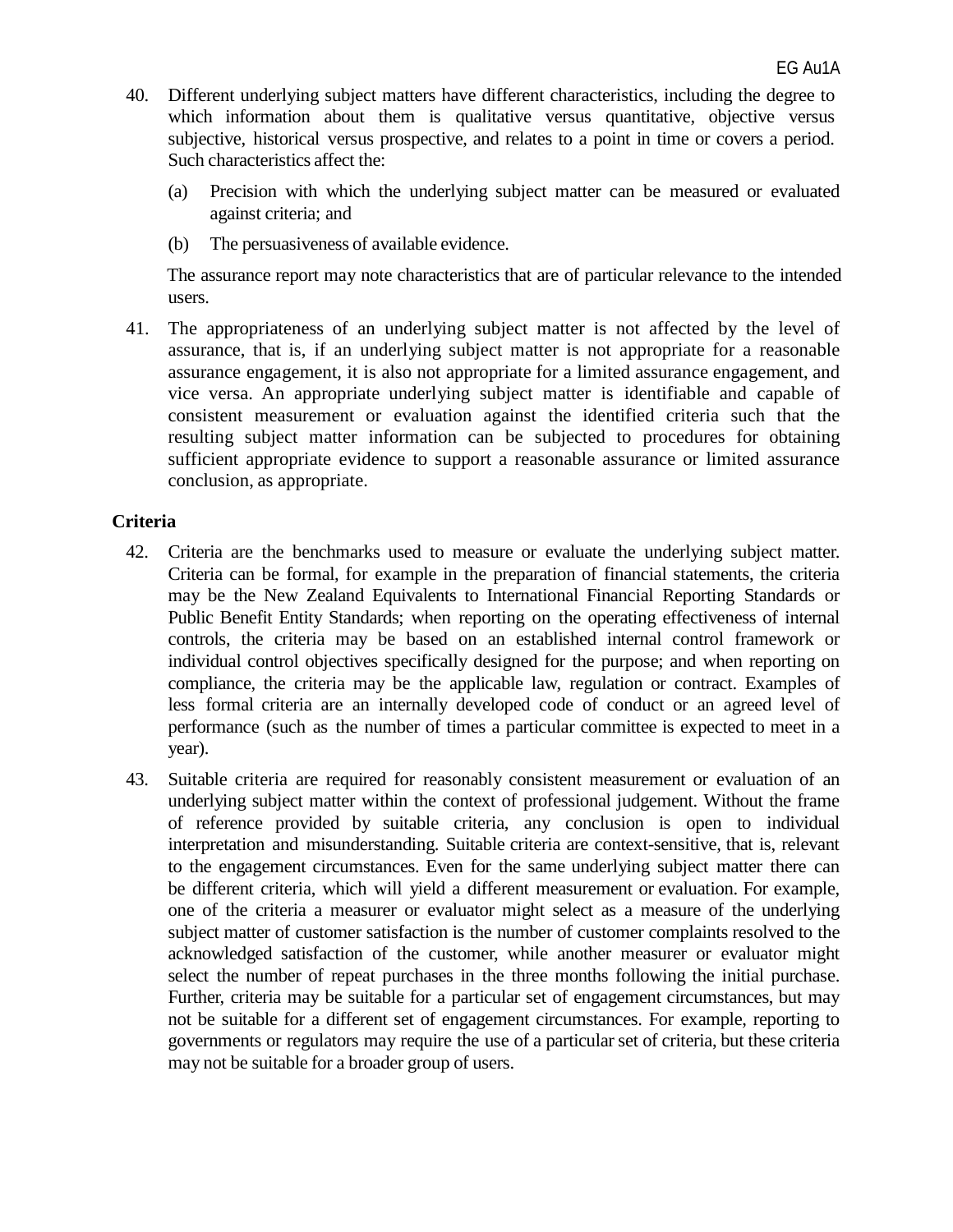- 44. Suitable criteria exhibit the following characteristics:
	- (a) Relevance: Relevant criteria result in subject matter information that assists decisionmaking by the intended users.
	- (b) Completeness: Criteria are complete when subject matter information prepared in accordance with them does not omit relevant factors that could reasonably be expected to affect decisions of the intended users made on the basis of that subject matter information. Complete criteria include, where relevant, benchmarks for presentation and disclosure.
	- (c) Reliability: Reliable criteria allow reasonably consistent measurement or evaluation of the underlying subject matter including, where relevant, presentation and disclosure, when used in similar circumstances by different assurance practitioners.
	- (d) Neutrality: Neutral criteria result in subject matter information that is free from bias as appropriate in the engagement circumstances.
	- (e) Understandability: Understandable criteria result in subject matter information that can be understood by the intended users.
- 45. Vague descriptions of expectations or judgements of an individual's experiences do not constitute suitable criteria.
- 46. The relative importance of each of the above characteristics when assessing the suitability of criteria to a particular engagement is a matter of professional judgement. The suitability of criteria is not affected by the level of assurance, that is, if criteria are unsuitable for a reasonable assurance engagement, they are also unsuitable for a limited assurance engagement, and vice versa. Criteria may be prescribed by law or regulation, or issued by authorised or recognised bodies of experts that follow a transparent due process (established criteria). Other criteria may be specifically developed for the purpose of preparing the subject matter information in the particular circumstances of the engagement. Whether criteria are established or specifically developed affects the work needed to assess their suitability for a particular engagement, for example, in the absence of indications to the contrary, established criteria are presumed to be suitable if they are relevant to the intended users'information needs.
- 47. Criteria need to be available to the intended users to allow them to understand how the underlying subject matter has been measured or evaluated. Criteria are made available to the intended users in one or more of the following ways:
	- (a) Publicly.
	- (b) Through inclusion in a clear manner in the presentation of the subject matter information.
	- (c) Through inclusion in a clear manner in the assurance report.
	- (d) By general understanding, for example the criterion for measuring time in hours and minutes.
- 48. Criteria may also be available only to specific intended users, for example the terms of a contract, or criteria issued by an industry association that are available only to those in the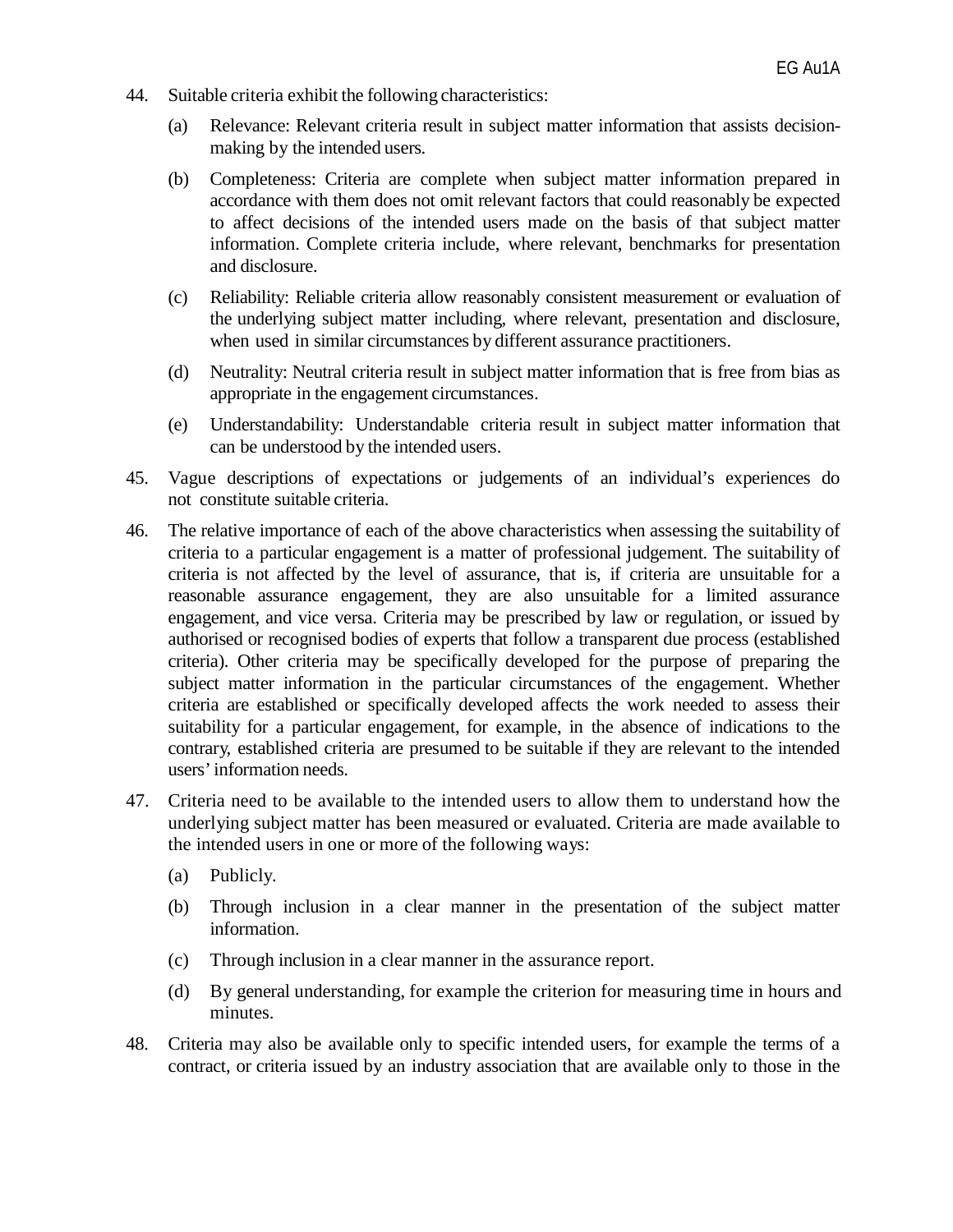industry because they are relevant only to a specific purpose (see also paragraph 38).

49. As part of the engagement, the assurance practitioner determines whether the criteria are suitable.

### **Evidence**

50. Assurance engagements are planned and performed with an attitude of professional scepticism to obtain sufficient appropriate evidence in the context of the engagement about the reported outcome of the measurement or evaluation of the underlying subject matter against the criteria. Professional judgement needs to be exercised in considering materiality, engagement risk, and the quantity and quality of available evidence when planning and performing the engagement, in particular when determining the nature, timing and extent of procedures.

#### *Professional Scepticism*

- 51. Professional scepticism is an attitude that includes being alert to, for example:
	- (a) Evidence that is inconsistent with other evidence obtained;
	- (b) Information that calls into question the reliability of documents and responses to enquiries to be used as evidence;
	- (c) Circumstances that suggest the need for procedures in addition to those required by relevant XRB Assurance Standards; and
	- (d) Conditions that may indicate likely misstatement.
- 52. Maintaining professional scepticism throughout the engagement is necessary to, for example, reduce the risk of:
	- Overlooking unusual circumstances;
	- Overgeneralising when drawing conclusions from observations; and
	- Using inappropriate assumptions in determining the nature, timing and extent of procedures and evaluating the results thereof.
- 53. Professional scepticism is necessary to the critical assessment of evidence. This includes questioning inconsistent evidence and the reliability of documents and responses to enquiries. It also includes consideration of the sufficiency and appropriateness of evidence obtained in the light of the circumstances.
- 54. Unless the engagement involves assurance about whether documents are genuine, records and documents may be accepted as genuine unless the assurance practitioner has reason to believe the contrary. Nevertheless, the assurance practitioner considers the reliability of information to be used as evidence.
- 55. The assurance practitioner cannot be expected to disregard past experience of the honesty and integrity of those who provide evidence. Nevertheless, a belief that those who provide evidence are honest and have integrity does not relieve the assurance practitioner of the need to maintain professional scepticism.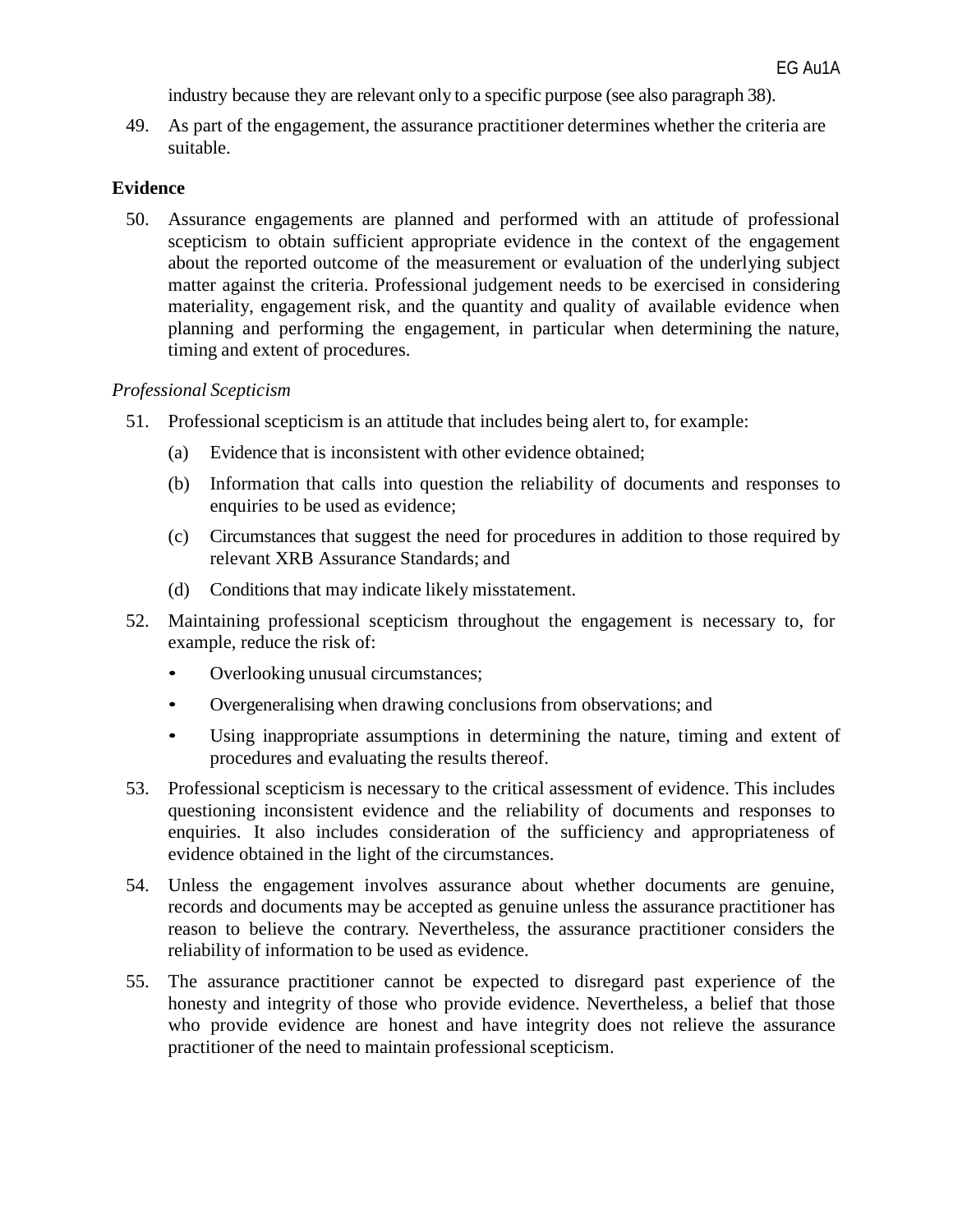### *Professional Judgement*

- 56. Professional judgement is essential to the proper conduct of an assurance engagement. This is because interpretation of relevant ethical requirements and relevant XRB Assurance Standards and the informed decisions required throughout the engagement cannot be made without the application of relevant training, knowledge and experience to the facts and circumstances. Professional judgement is necessary in particular regarding decisions about:
	- Materiality and engagement risk.
	- The nature, timing, and extent of procedures used to meet the requirements of relevant XRB Assurance Standards and obtain evidence.
	- Evaluating whether sufficient appropriate evidence has been obtained, and whether more needs to be done to achieve the objectives of relevant XRB Assurance Standards. In particular, in the case of a limited assurance engagement, professional judgement is required in evaluating whether a meaningful level of assurance has been obtained.
	- In the case of a direct engagement, applying the criteria to the underlying subject matter, and if the assurance practitioner selects or develops the criteria, selecting or developing them. In the case of an attestation engagement, evaluating such judgements made by others.
	- The appropriate conclusions to draw based on the evidence obtained.
- 57. The distinguishing feature of the professional judgement expected of an assurance practitioner is that it is exercised by an assurance practitioner whose training, knowledge and experience have assisted in developing the necessary competencies to achieve reasonable judgements.
- 58. The exercise of professional judgement in any particular case is based on the facts and circumstances that are known by the assurance practitioner. Consultation on difficult or contentious matters during the course of the engagement, both within the engagement team and between the engagement team and others at the appropriate level within or outside the firm assist the assurance practitioner in making informed and reasonable judgements.
- 59. Professional judgement can be evaluated based on whether the judgement reached reflects a competent application of assurance and measurement or evaluation principles and is appropriate in the light of, and consistent with, the facts and circumstances that were known to the assurance practitioner up to the date of the assurance practitioner's assurance report.
- 60. Professional judgement needs to be exercised throughout the engagement. Professional judgement is not to be used as the justification for decisions that are not otherwise supported by the facts and circumstances of the engagement or sufficient appropriate evidence.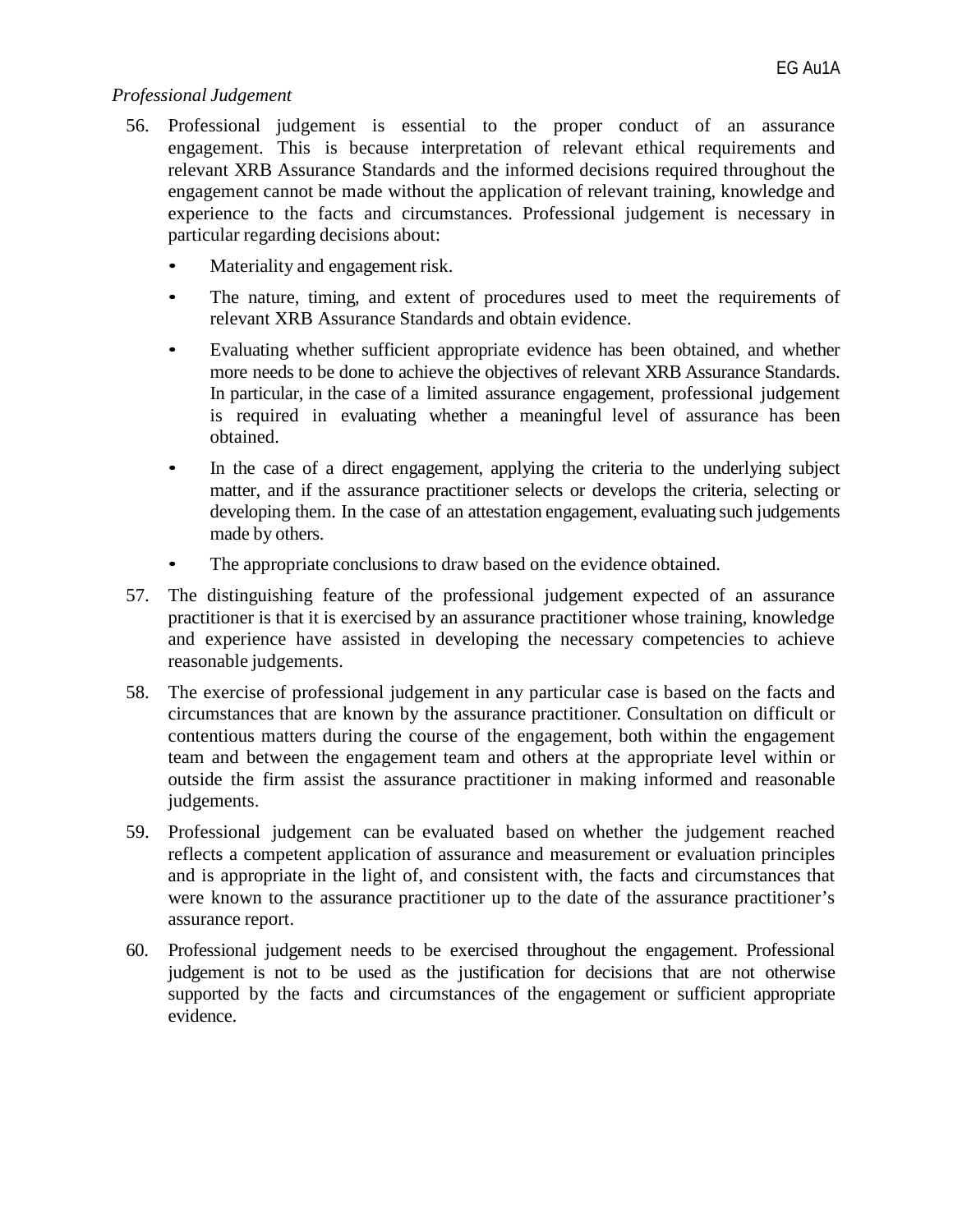### *Sufficiency and Appropriateness of Evidence*

- 61. The sufficiency and appropriateness of evidence are interrelated. Sufficiency is the measure of the quantity of evidence. The quantity of evidence needed is affected by the risks of the subject matter information being materially misstated (the higher the risks, the more evidence is likely to be required) and also by the quality of such evidence (the higher the quality, the less may be required). Obtaining more evidence, however, may not compensate for its poor quality (see also paragraphs 81–82).
- 62. Appropriateness is the measure of the quality of evidence; that is, its relevance and its reliability in providing support for the assurance practitioner's conclusion.
- 63. The reliability of evidence is influenced by its source and by its nature, and is dependent on the individual circumstances under which it is obtained. Generalisations about the reliability of various kinds of evidence can be made; however, such generalisations are subject to important exceptions. Even when evidence is obtained from external sources, circumstances may exist that could affect its reliability. For example, evidence obtained from an external source may not be reliable if the source is not knowledgeable or objective. While recognising that exceptions may exist, the following generalisations about the reliability of evidence may be useful:
	- Evidence is more reliable when it is obtained from sources outside the appropriate party(ies).
	- Evidence that is generated internally is more reliable when the related controls are effective.
	- Evidence obtained directly by the assurance practitioner (for example, observation of the application of a control) is more reliable than evidence obtained indirectly or by inference (for example, enquiry about the application of a control).
	- Evidence is more reliable when it exists in documentary form, whether paper, electronic, or other media (for example, a contemporaneously written record of a meeting is ordinarily more reliable than a subsequent oral representation of what was discussed).
- 64. More assurance is ordinarily obtained from consistent evidence obtained from different sources or of a different nature than from items of evidence considered individually. In addition, obtaining evidence from different sources or of a different nature may either corroborate other evidence or indicate that an individual item of evidence is not reliable. When evidence obtained from one source is inconsistent with that obtained from another, it is necessary to determine what additional procedures are needed to resolve the inconsistency.
- 65. In terms of obtaining sufficient appropriate evidence, it is generally more difficult to obtain assurance about subject matter information covering a period than about subject matter information at a point in time. In addition, conclusions provided on processes ordinarily are limited to the period covered by the engagement; the assurance practitioner provides no conclusion about whether the process will continue to function in the specified manner in the future.
- 66. Whether sufficient appropriate evidence has been obtained on which to base the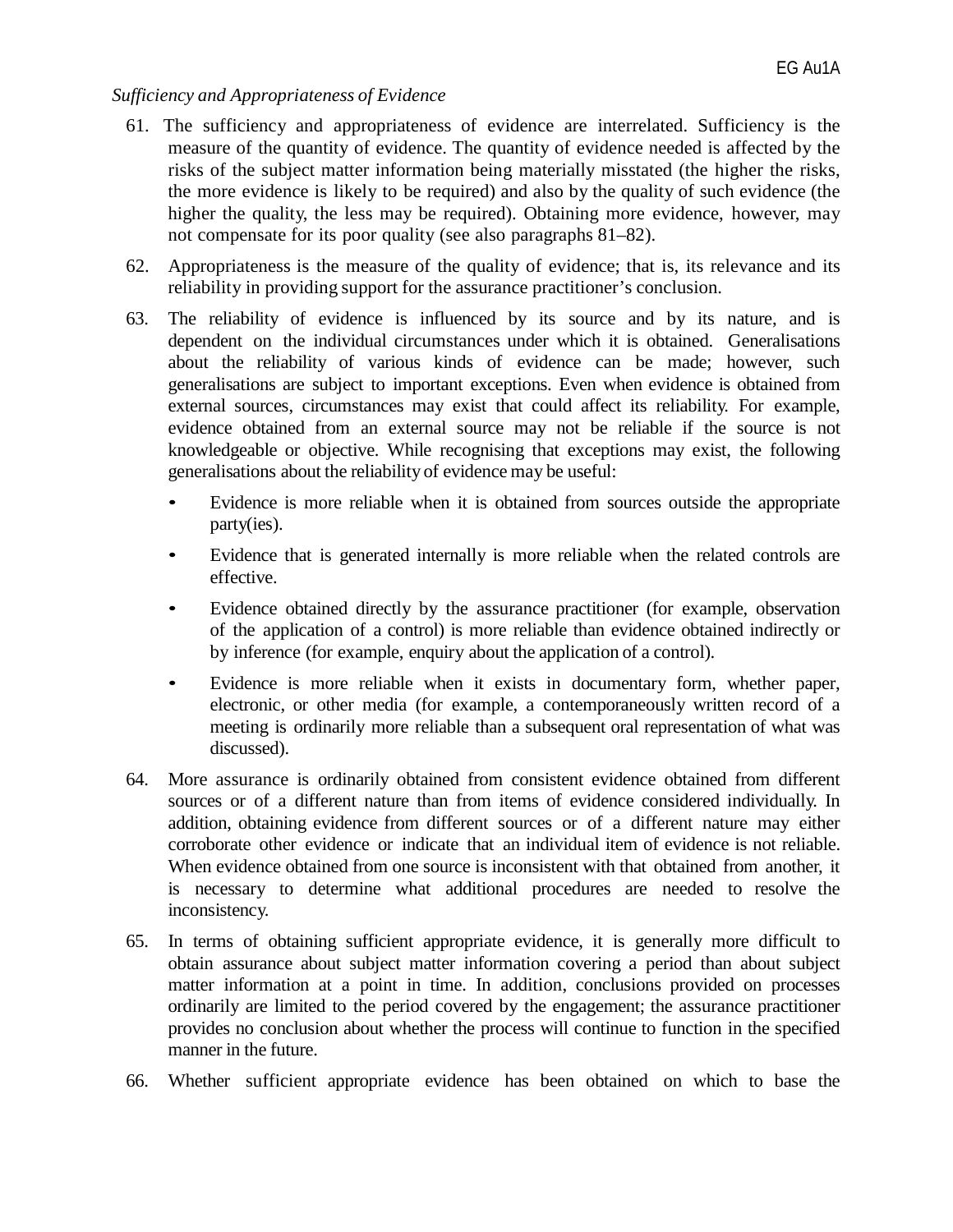assurance practitioner's conclusion is a matter of professional judgement, which involves considering the relationship between the cost of obtaining evidence and the usefulness of the information obtained. The assurance practitioner uses professional judgement and exercises professional scepticism in evaluating the quantity and quality of evidence, and thus its sufficiency and appropriateness, to support the assurance report.

### *Materiality*

- 67. Materiality is relevant when planning and performing the assurance engagement, including when determining the nature, timing and extent of procedures, and when evaluating whether the subject matter information is free of misstatement. Professional judgements about materiality are made in light of surrounding circumstances, but are not affected by the level of assurance, that is, for the same intended users and purpose, materiality for a reasonable assurance engagement is the same as for a limited assurance engagement because materiality is based on the information needs of intended users.
- 68. Misstatements, including omissions, are considered to be material if they, individually or in the aggregate, could reasonably be expected to influence relevant decisions of intended users taken on the basis of the subject matter information. The assurance practitioner's consideration of materiality is a matter of professional judgement, and is affected by the assurance practitioner's perception of the common information needs of intended users as a group. Unless the engagement has been designed to meet the particular information needs of specific users, the possible effect of misstatements on specific users, whose information needs may vary widely, is not ordinarily considered.
- 69. Materiality is considered in the context of qualitative factors and, when applicable, quantitative factors. The relative importance of qualitative and quantitative factors when considering materiality in a particular engagement is a matter for professional judgement.
- 70. Materiality relates to the information covered by the assurance practitioner's assurance report. Therefore, when the engagement covers some, but not all aspects of the subject matter information, materiality is considered in relation to only that portion of the subject matter information that is covered by the engagement.

#### *Engagement Risk*

- 71. Subject matter information can fail to be properly expressed in the context of the underlying subject matter and the criteria, and can therefore be misstated, potentially to a material extent. This occurs when the subject matter information does not properly reflect the application of the criteria to measure or evaluate the underlying subject matter.
- 72. Engagement risk is the risk that the assurance practitioner expresses an inappropriate conclusion when the subject matter information is materially misstated. Engagement risk does not refer to or include the assurance practitioner's business risks, such as loss from litigation, adverse publicity, or other events arising in connection with particular subject matter information.
- 73. Reducing engagement risk to zero is very rarely attainable or cost beneficial and, therefore, "reasonable assurance" is less than absolute assurance, as a result of factors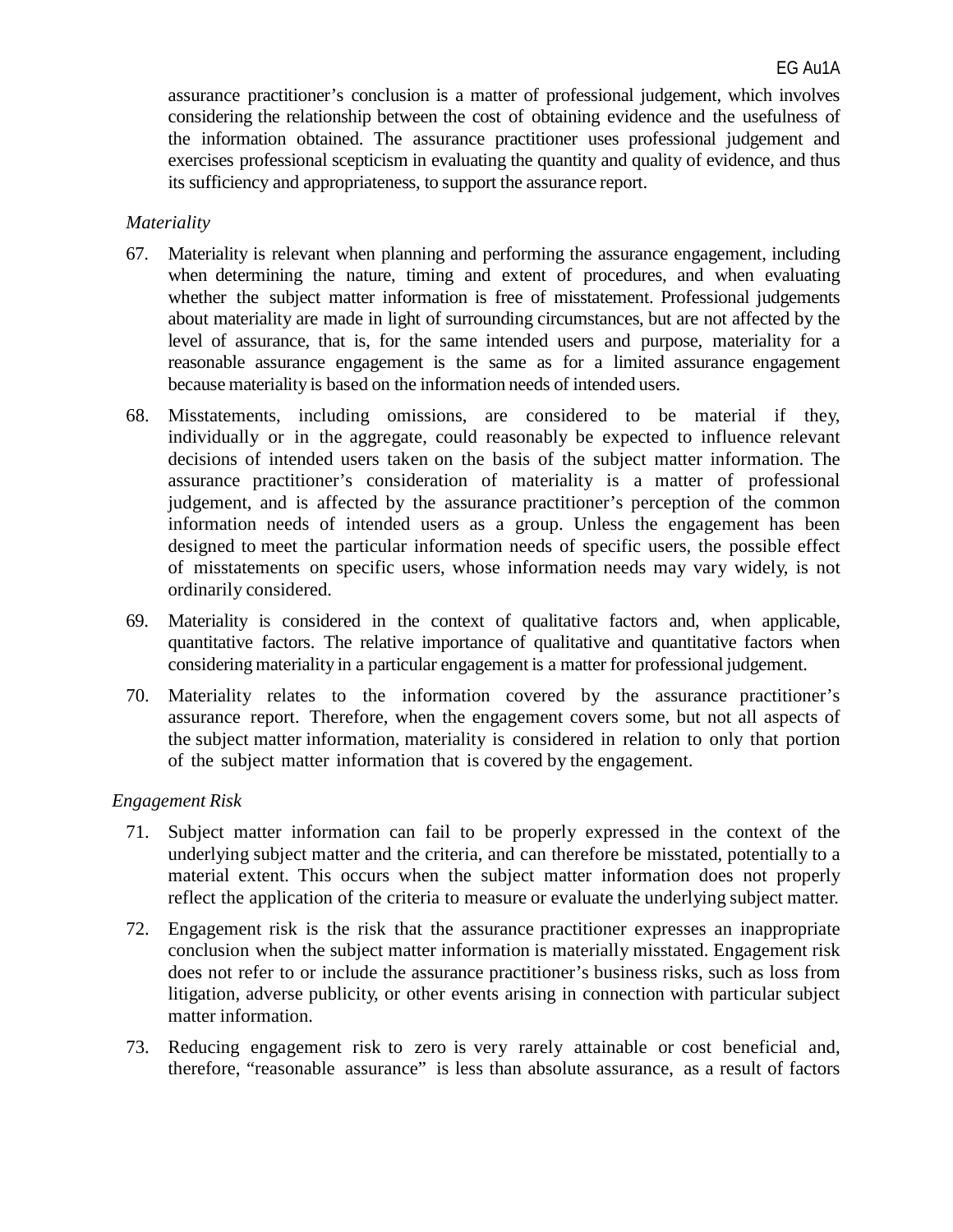such as the following:

- The use of selective testing.
- The inherent limitations of internal control.
- The fact that much of the evidence available to the assurance practitioner is persuasive rather than conclusive.
- The use of professional judgement in gathering and evaluating evidence and forming conclusions based on that evidence.
- In some cases, the characteristics of the underlying subject matter when measured or evaluated against the criteria.
- 74. In general, engagement risk can be represented by the following components, although not all of these components will necessarily be present or significant for all assurance engagements:
	- (a) Risks that the assurance practitioner does not directly influence, which in turn consist of:
		- (i) The susceptibility of the subject matter information to a material misstatement before consideration of any related controls applied by the appropriate party(ies) (inherent risk); and
		- (ii) The risk that a material misstatement that occurs in the subject matter information will not be prevented, or detected and corrected, on a timely basis by the appropriate party(ies)'s internal control (control risk); and
	- (b) Risks that the assurance practitioner does directly influence, which, in turn, consist of:
		- (i) The risk that the procedures performed by the assurance practitioner will not detect a material misstatement (detection risk); and
		- (ii) In the case of a direct engagement, the risks associated with the assurance practitioner's measurement or evaluation of the underlying subject matter against the criteria (measurement or evaluation risk).
- 75. The degree to which each of these components is relevant to the engagement is affected by the engagement circumstances, in particular:
	- The nature of the underlying subject matter and the subject matter information. For example, the concept of control risk may be more useful when the underlying subject matter relates to the preparation of information about an entity's performance than when it relates to information about the effectiveness of a control or the existence of a physical condition.
	- Whether a reasonable assurance or a limited assurance engagement is being performed. For example, in limited assurance engagements the assurance practitioner may often decide to obtain evidence by means other than testing of controls, in which case consideration of control risk may be less relevant than in a reasonable assurance engagement on the same subject matter information.
	- Whether it is a direct engagement or an attestation engagement. While the concept of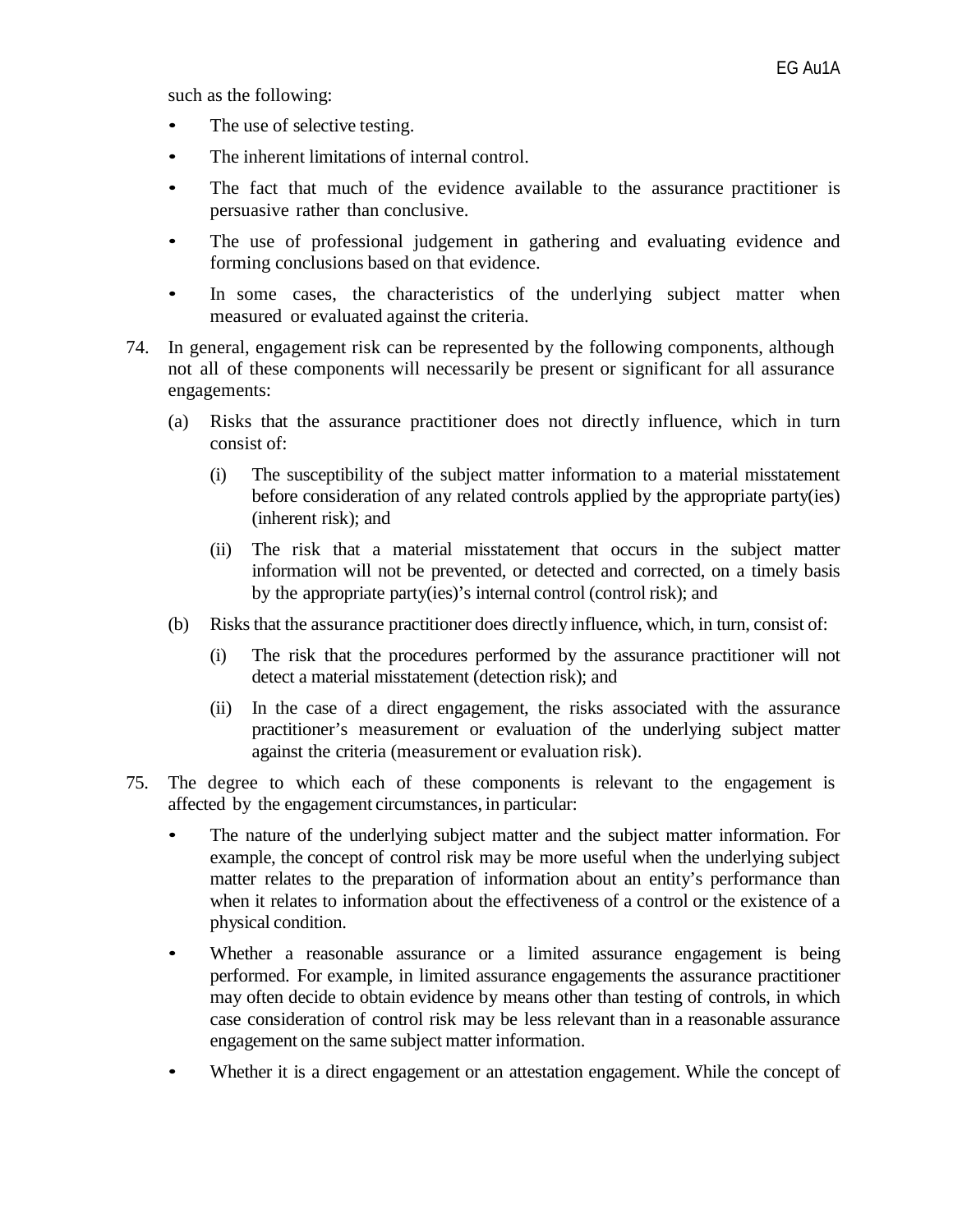control risk is relevant to attestation engagements, the broader concept of measurement or evaluation risk is more relevant to direct engagements.

The consideration of risks is a matter of professional judgement, rather than a matter capable of precise measurement.

#### *Nature, Timing and Extent of Procedures*

- 76. A combination of procedures is typically used to obtain either reasonable assurance or limited assurance. Procedures may include:
	- Inspection;
	- Observation;
	- **Confirmation**;
	- Re-calculation;
	- Re-performance;
	- Analytical procedures; and
	- Enquiry.

The exact nature, timing and extent of procedures will vary from one engagement to the next. For many assurance engagements, infinite variations in procedures are possible in theory. In practice, however, these are difficult to communicate clearly and unambiguously.

- 77. Both reasonable assurance and limited assurance engagements require the application of assurance skills and techniques and the gathering of sufficient appropriate evidence as part of an iterative, systematic engagement process that includes obtaining an understanding of the underlying subject matter and other engagement circumstances.
- 78. A reasonable assurance engagement involves:
	- (a) Based on an understanding of the underlying subject matter and other engagement circumstances, identifying and assessing the risks of material misstatement in the subject matter information;
	- (b) Designing and performing procedures to respond to the assessed risks and to obtain reasonable assurance to support the assurance practitioner's conclusion; and
	- (c) Evaluating the sufficiency and appropriateness of the evidence obtained in the context of the engagement and, if necessary in the circumstances, attempting to obtain further evidence.
- 79. The nature, timing and extent of procedures for gathering sufficient appropriate evidence in a limited assurance engagement are limited relative to a reasonable assurance engagement. An underlying subject matter-specific XRB Assurance Standard may establish that, for example, sufficient appropriate evidence for a particular type of limited assurance engagement is obtained primarily through analytical procedures and enquiries. In the absence of underlying subject matter-specific XRB Assurance Standards for other types of limited assurance engagements, however, the procedures for gathering sufficient appropriate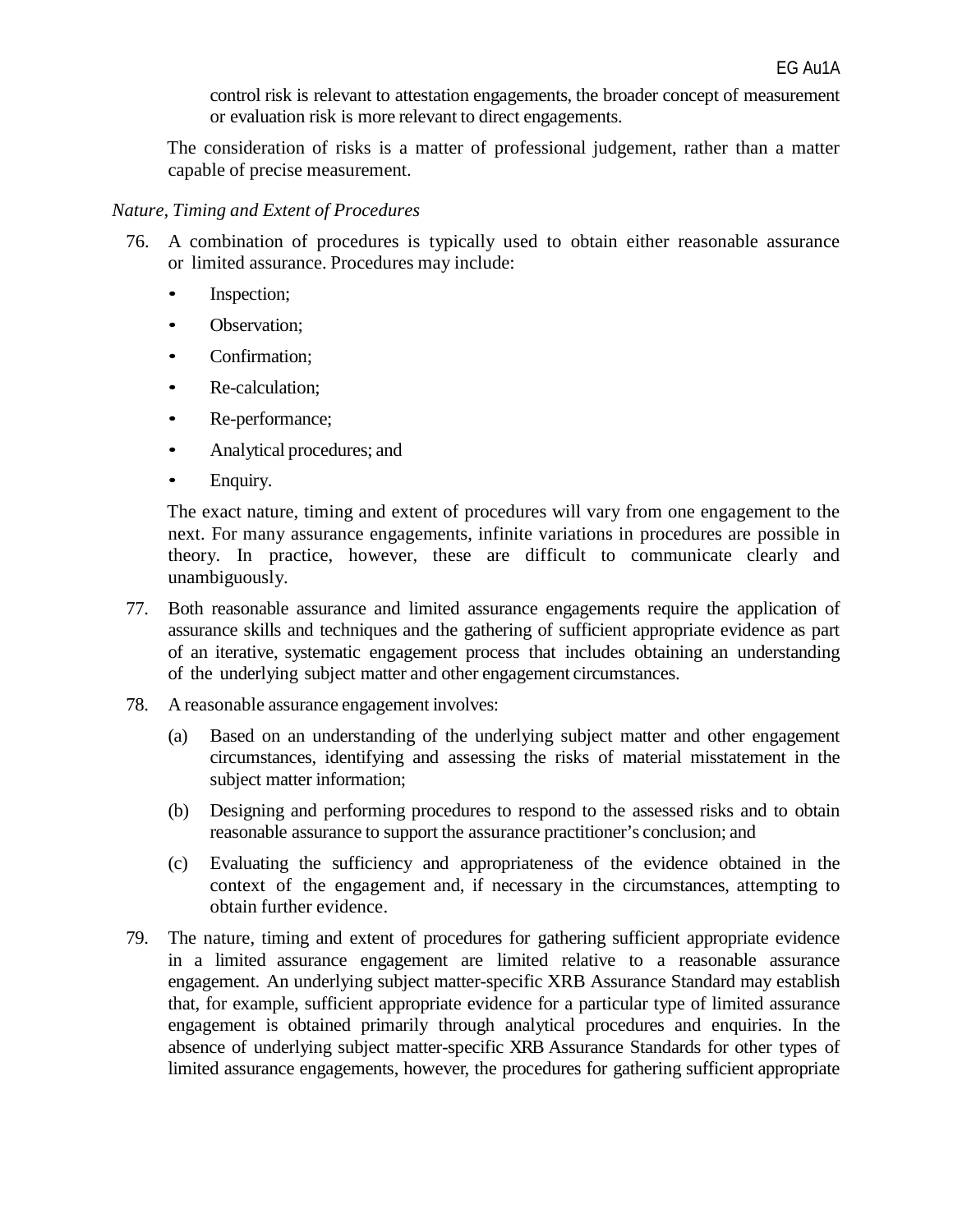evidence may or may not primarily be analytical procedures and enquiries and will vary with the circumstances of the engagement, in particular, the underlying subject matter, and the information needs of the intended users and the engaging party, including relevant time and cost constraints. Determining the nature, timing and extent of procedures is a matter of professional judgement and will vary from one engagement to the next.

- 80. A limited assurance engagement involves:
	- (a) Based on an understanding of the underlying subject matter and other engagement circumstances, identifying areas where a material misstatement of the subject matter information is likely to arise;
	- (b) Designing and performing procedures to address those areas and to obtain limited assurance to support the assurance practitioner's conclusion; and
	- (c) If the assurance practitioner becomes aware of a matter(s) that causes the assurance practitioner to believe the subject matter information may be materially misstated, designing and performing additional procedures to obtain further evidence.

#### *Quantity and Quality of Available Evidence*

- 81. The quantity or quality of available evidence is affected by:
	- (a) The characteristics of the underlying subject matter and subject matter information. For example, less objective evidence might be expected when the subject matter information is future oriented rather than historical (see paragraph 40); and
	- (b) Other circumstances such as when evidence that could reasonably be expected to exist is not available because of, for example, the timing of the assurance practitioner's appointment, an entity's document retention policy, inadequate information systems, or a restriction imposed by the responsible party.

Ordinarily, available evidence will be persuasive rather than conclusive.

- 82. An unmodified conclusion is not appropriate for either a reasonable assurance or a limited assurance engagement when:
	- (a) Circumstances prevent the assurance practitioner from obtaining evidence required to reduce engagement risk to the appropriate level; or
	- (b) A party to the engagement imposes a restriction that prevents the assurance practitioner from obtaining evidence required to reduce engagement risk to the appropriate level.

#### **Assurance Report**

- 83. The assurance practitioner forms a conclusion on the basis of the evidence obtained, and provides a written report containing a clear expression of that assurance conclusion about the subject matter information. Assurance Standards establish basic elements for assurance reports.
- 84. In a reasonable assurance engagement, the assurance practitioner's conclusion is expressed in the positive form that conveys the assurance practitioner's opinion on the outcome of the measurement or evaluation of the underlying subject matter.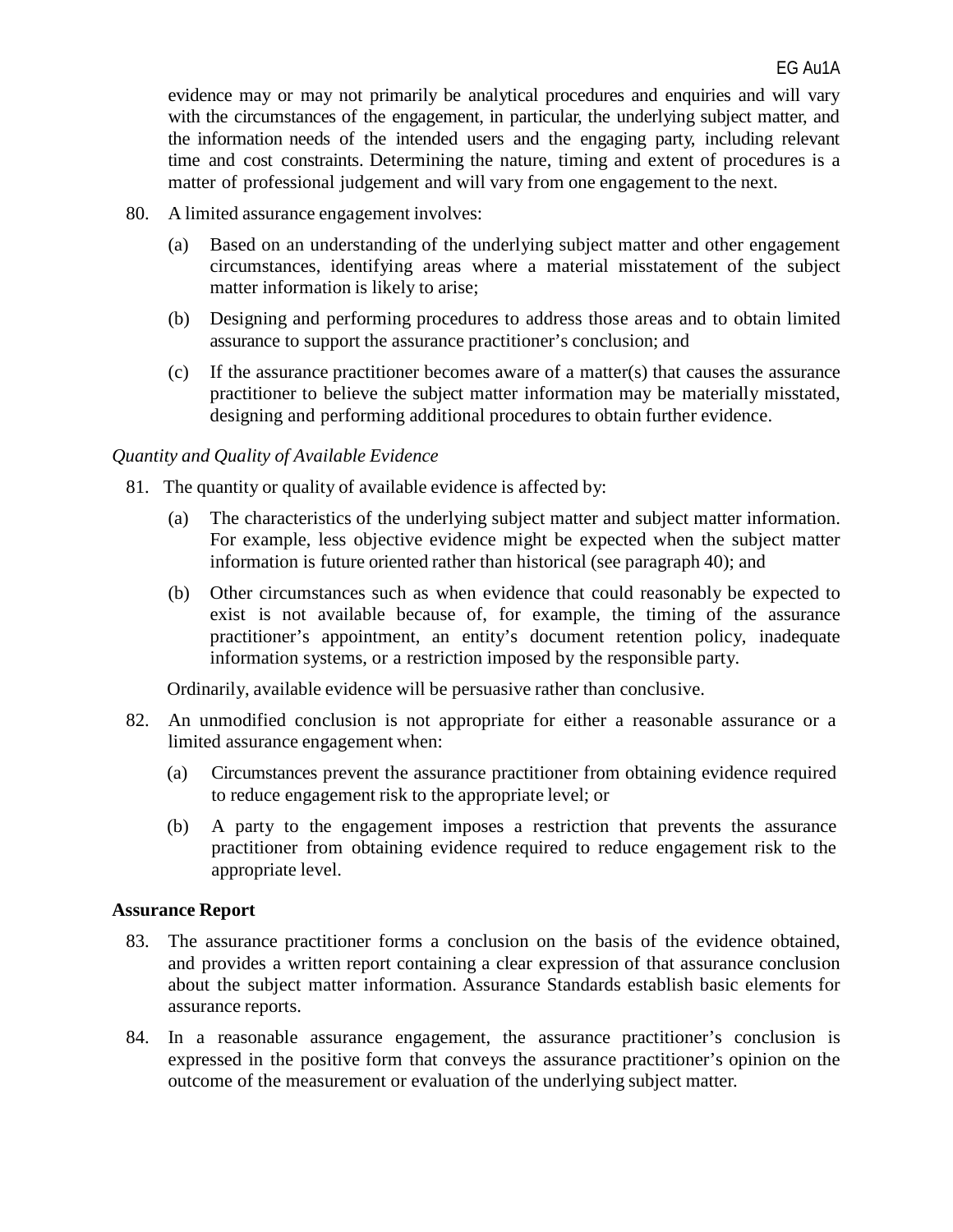- 85. Examples of conclusions expressed in a form appropriate for a reasonable assurance engagement include:
	- When expressed in terms of the underlying subject matter and the applicable criteria, "In our opinion, the entity has complied, in all material respects, with XYZ law";
	- When expressed in terms of the subject matter information and the applicable criteria, "In our opinion, the financial statements present fairly, in all material respects, the financial position of the entity as at [*date*] and its financial performance and its cash flows for the year then ended in accordance with XYZ framework"; or
	- When expressed in terms of a statement made by the appropriate party, "In our opinion, the [appropriate party's] statement that the entity has complied with XYZ law is, in all material respects, fairly stated," or "In our opinion, the [appropriate party's] statement that the key performance indicators are presented in accordance with XYZ criteria is, in all material respects, fairly stated." In a direct engagement, the assurance practitioner's conclusion is phrased in terms of the underlying subject matter and the criteria.
- 86. In a limited assurance engagement, the assurance practitioner's conclusion is expressed in a form that conveys whether, based on the engagement performed, a matter(s) has come to the assurance practitioner's attention to cause the assurance practitioner to believe the subject matter information is materially misstated, for example, "Based on the procedures performed and evidence obtained, nothing has come to our attention that causes us to believe that the entity has not complied, in all material respects, with XYZ law."
- 87. The assurance practitioner may choose a "short form" or "long form" style of reporting to facilitate effective communication to the intended users. "Short-form" reports ordinarily include only the basic elements. "Long-form" reports include other information and explanations that are not intended to affect the assurance practitioner's conclusion. As well as the basic elements, long-form reports may describe in detail the terms of the engagement, the criteria being used, findings relating to particular aspects of the engagement, details of the qualifications and experience of the assurance practitioner and others involved with the engagement, disclosure of materiality levels, and, in some cases, recommendations. Whether to include any such information depends on its significance to the information needs of the intended users.
- 88. The assurance practitioner's conclusion is clearly separated from information or explanations that are not intended to affect the assurance practitioner's conclusion, including any Emphasis of Matter, Other Matter, findings related to particular aspects of the engagement, recommendations or additional information included in the assurance report. The wording used makes it clear that an Emphasis of Matter, Other Matter, findings, recommendations or additional information is not intended to detract from the assurance practitioner's conclusion.
- 89. The assurance practitioner expresses a modified conclusion in the following circumstances: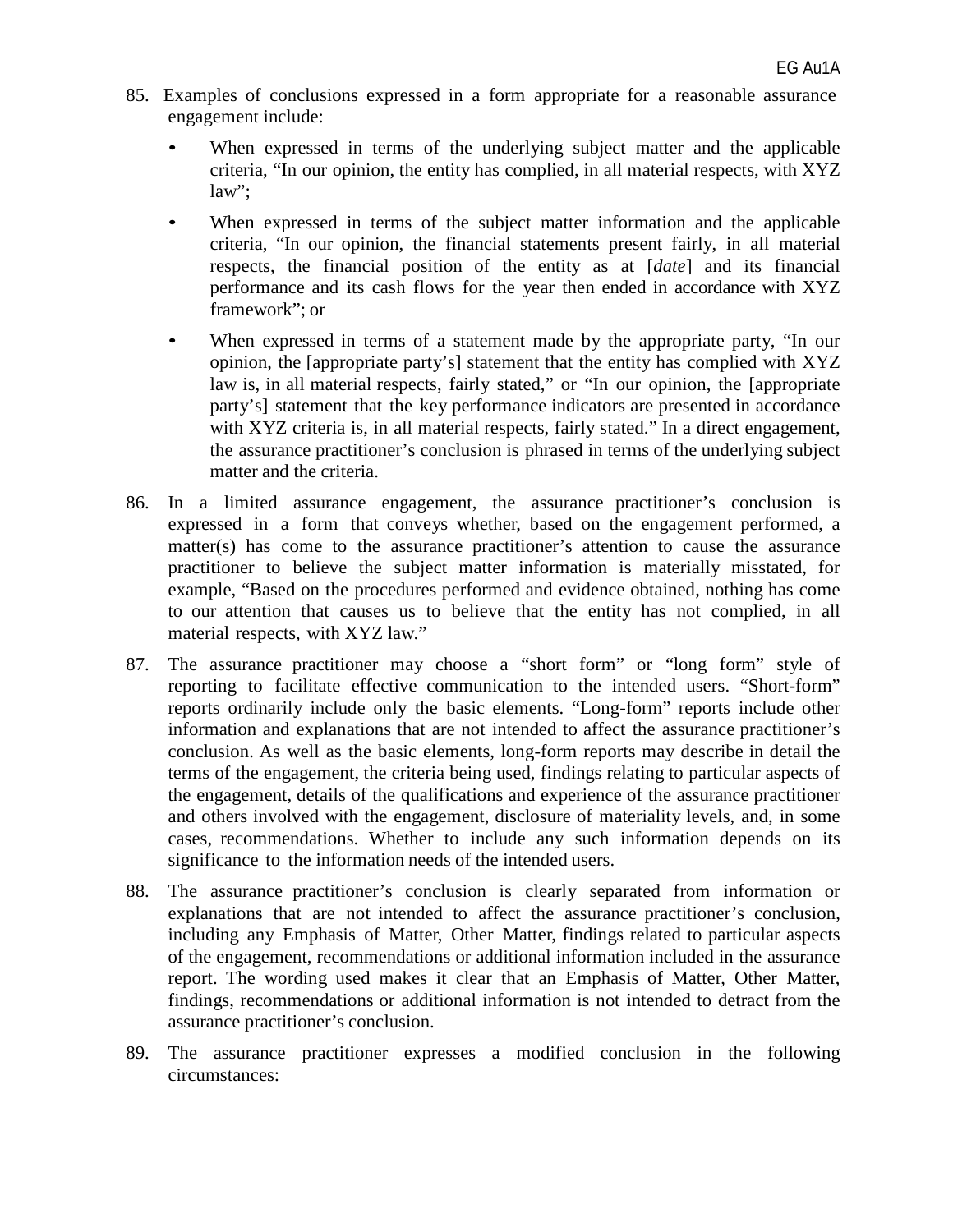- (a) When, in the assurance practitioner's professional judgement, a scope limitation exists and the effect of the matter may be material. In such cases, the assurance practitioner expresses a qualified conclusion or a disclaimer of conclusion. In some cases, the assurance practitioner considers withdrawing from the engagement.
- (b) When, in the assurance practitioner's professional judgement, the subject matter information is materially misstated. In such cases, the assurance practitioner expresses a qualified conclusion or adverse conclusion. In those direct engagements where the subject matter information is the assurance practitioner's conclusion, and the assurance practitioner concludes that some or all of the underlying subject matter does not, in all material respects, conform with the criteria, such a conclusion would also be considered to be qualified (or adverse as appropriate).
- 90. A qualified conclusion is expressed when the effects, or possible effects, of a matter are not so material and pervasive as to require an adverse conclusion or a disclaimer of conclusion.
- 91. If it is discovered after the engagement has been accepted that one or more preconditions for an assurance engagement is not present, the assurance practitioner discusses the matter with the appropriate party(ies), and determines:
	- (a) Whether the matter can be resolved to the assurance practitioner's satisfaction;
	- (b) Whether it is appropriate to continue with the engagement; and
	- (c) Whether and, if so, how to communicate the matter in the assurance report.
- 92. If it is discovered after the engagement has been accepted that some or all of the criteria are unsuitable or some or all of the underlying subject matter is not appropriate for an assurance engagement, the assurance practitioner considers withdrawing from the engagement, if withdrawal is possible under applicable law or regulation. If the assurance practitioner continues with the engagement, the assurance practitioner expresses:
	- (a) A qualified conclusion or adverse conclusion depending on how material and pervasive the matter is, when, in the assurance practitioner's professional judgement, the unsuitable criteria or inappropriate underlying subject matter is likely to mislead the intended users; or
	- (b) A qualified conclusion or a disclaimer of conclusion depending on, in the assurance practitioner's professional judgement, how material and pervasive the matter is, in other cases.

#### **Other Matters**

#### *Other Communication Responsibilities*

93. The assurance practitioner considers whether, pursuant to the terms of the engagement and other engagement circumstances, any matter has come to the attention of the assurance practitioner that is to be communicated with the responsible party, the measurer or evaluator, the engaging party, those charged with governance or others.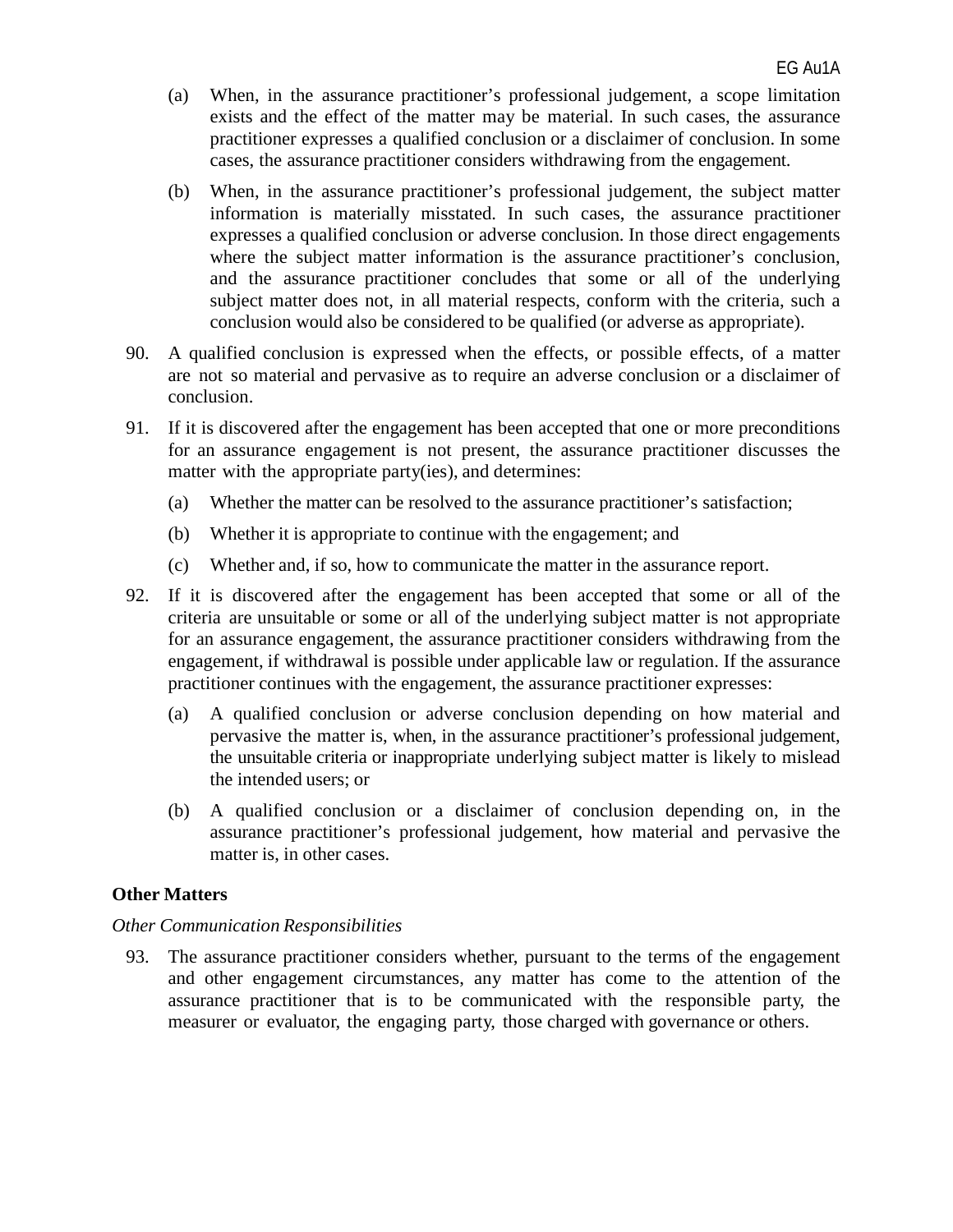#### *Documentation*

- 94. Engagement documentation provides a record of the basis for the assurance report when it is prepared on a timely basis and is sufficient and appropriate to enable an experienced assurance practitioner, having no previous connection with the engagement, to understand:
	- (a) The nature, timing and extent of the procedures performed to comply with relevant XRB Assurance Standards and applicable legal and regulatory requirements;
	- (b) The results of the procedures performed, and the evidence obtained; and
	- (c) Significant matters arising during the engagement, the conclusions reached thereon, and significant professional judgements made in reaching those conclusions.
- 95. Engagement documentation includes how the assurance practitioner addressed any inconsistency between information identified by the assurance practitioner and the assurance practitioner's final conclusion regarding a significant matter.

#### **Inappropriate Use of the Assurance Practitioner's Name**

96. An assurance practitioner is associated with an underlying subject matter, or with the related subject matter information, when the assurance practitioner reports on information about that underlying subject matter or consents to the use of the assurance practitioner's name in a professional connection with that underlying subject matter, or with the related subject matter information. If the assurance practitioner is not associated in this manner, third parties can assume no responsibility of the assurance practitioner. If the assurance practitioner learns that a party is inappropriately using the assurance practitioner's name in association with an underlying subject matter, or with the related subject matter information, the assurance practitioner requires the party to cease doing so. The assurance practitioner also considers what other steps may be needed, such as informing any known third party users of the inappropriate use of the assurance practitioner's name or seeking legal advice.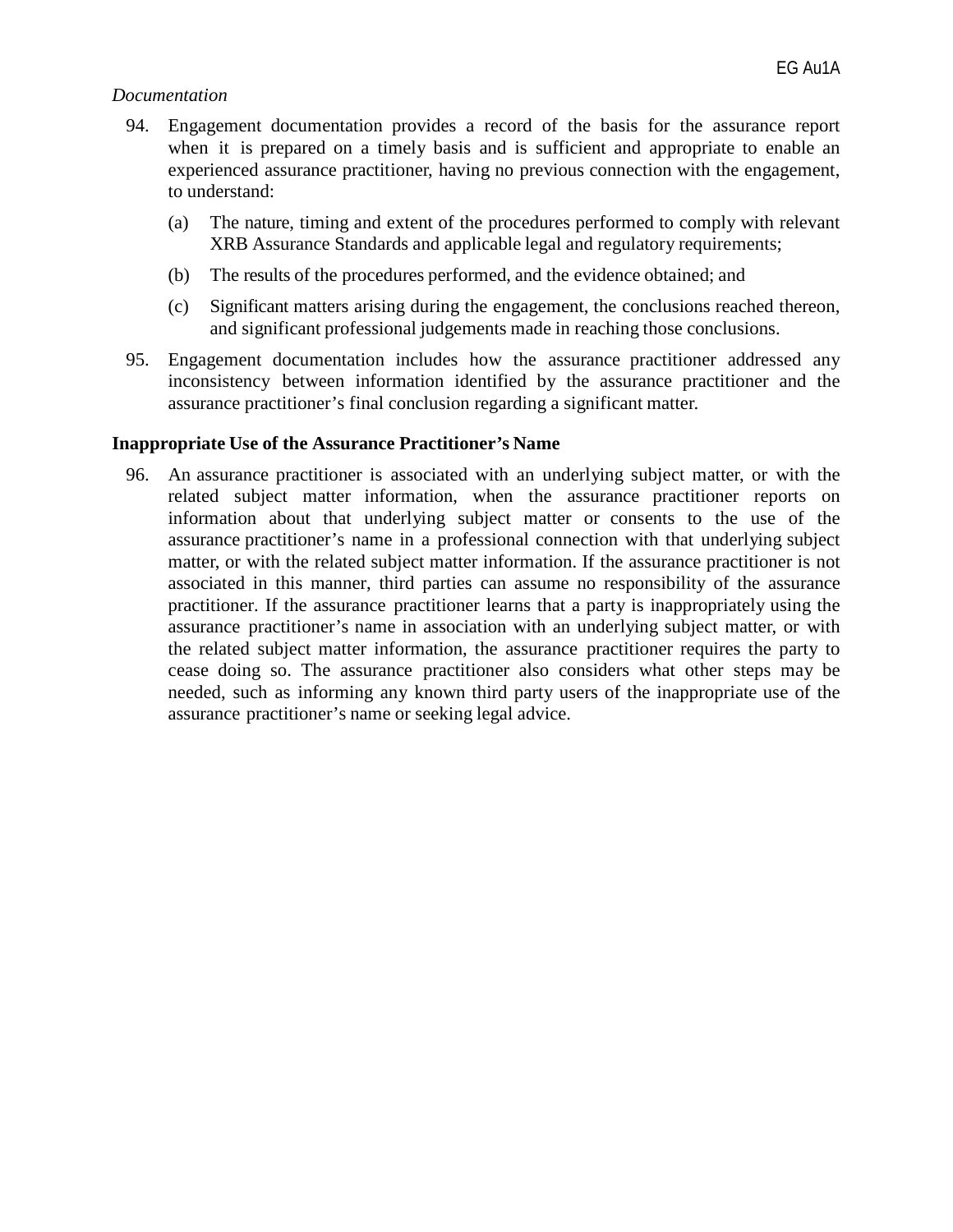EG Au1A

# **Appendix 1**

# [Deleted by the NZAuASB].

Refer to XRB Au1 Appendix 6 for an Overview of the Auditing and Assurance Standards of the XRB, and the Engagements Governed by the Standards.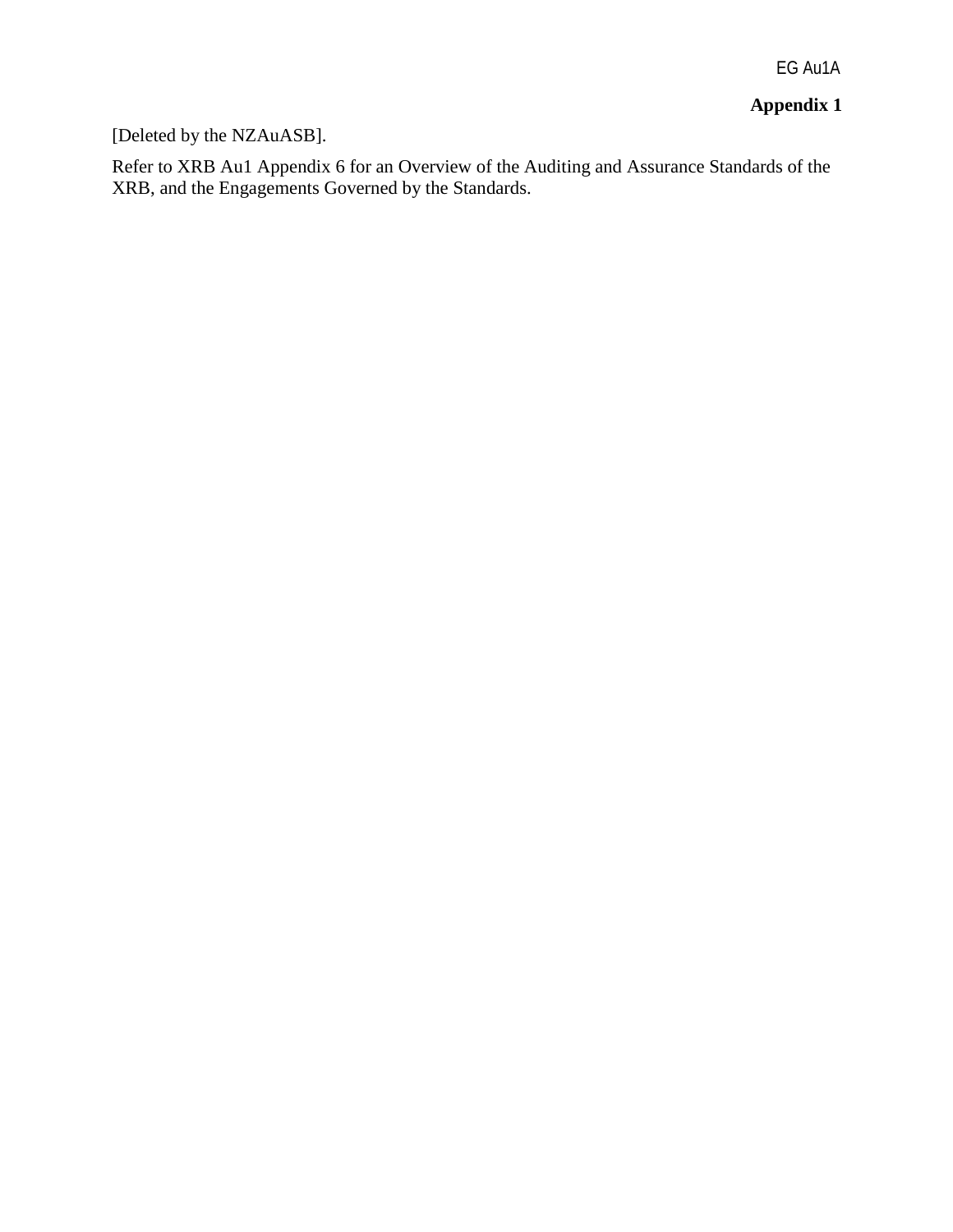### **Appendix 2**

#### **Attestation Engagements and Direct Engagements**

This Appendix outlines the differences between an attestation engagement and a direct engagement.

- 1. In an attestation engagement, the measurer or evaluator, who is not the assurance practitioner, measures or evaluates the underlying subject matter against the criteria, the outcome of which is the subject matter information. Subject matter information can fail to be properly expressed in the context of the underlying subject matter and the criteria, and can therefore be misstated, potentially to a material extent. The role of the assurance practitioner in an attestation engagement is to obtain sufficient appropriate evidence in order to express a conclusion about whether the subject matter information, as prepared by the measurer or evaluator, is free from material misstatement.
- 2. In a direct engagement, the assurance practitioner measures or evaluates the underlying subject matter against the criteria and presents the resulting subject matter information as part of, or accompanying the assurance report. The assurance practitioner's conclusion in a direct engagement addresses the reported outcome of the measurement or evaluation of the underlying subject matter against the criteria. In some direct engagements, the assurance practitioner's conclusion is, or is part of, the subject matter information. Depending on the underlying subject matter:
	- (a) The outcome of the measurement or evaluation in a direct engagement may be similar to a report or statement prepared by the measurer or evaluator in an attestation engagement. In other circumstances, however, the outcome, that is, the subject matter information, may be reflected in the description of the findings and basis for the assurance practitioner's conclusion in a long- form assurance report; and
	- (b) The assurance practitioner may use data collected or compiled by others. For example, the data may come from an information system maintained by the responsible party.
- 3. In addition to measuring or evaluating the underlying subject matter, in a direct engagement the assurance practitioner also applies assurance skills and techniques to obtain sufficient appropriate evidence in order to express a conclusion about whether the subject matter information is materially misstated. The assurance practitioner may obtain that evidence simultaneously with the measurement or evaluation of the underlying subject matter, but may also obtain it before or after such measurement or evaluation.
- 4. The value of a direct engagement lies in the combination of:
	- (a) The independence of the assurance practitioner from the underlying subject matter, the engaging party, intended users and the responsible party, notwithstanding that the assurance practitioner is not independent of the subject matter information because the assurance practitioner prepared the subject matter information; and
	- (b) The assurance skills and techniques applied when measuring or evaluating the underlying subject matter, which results in the accumulation of evidence that is of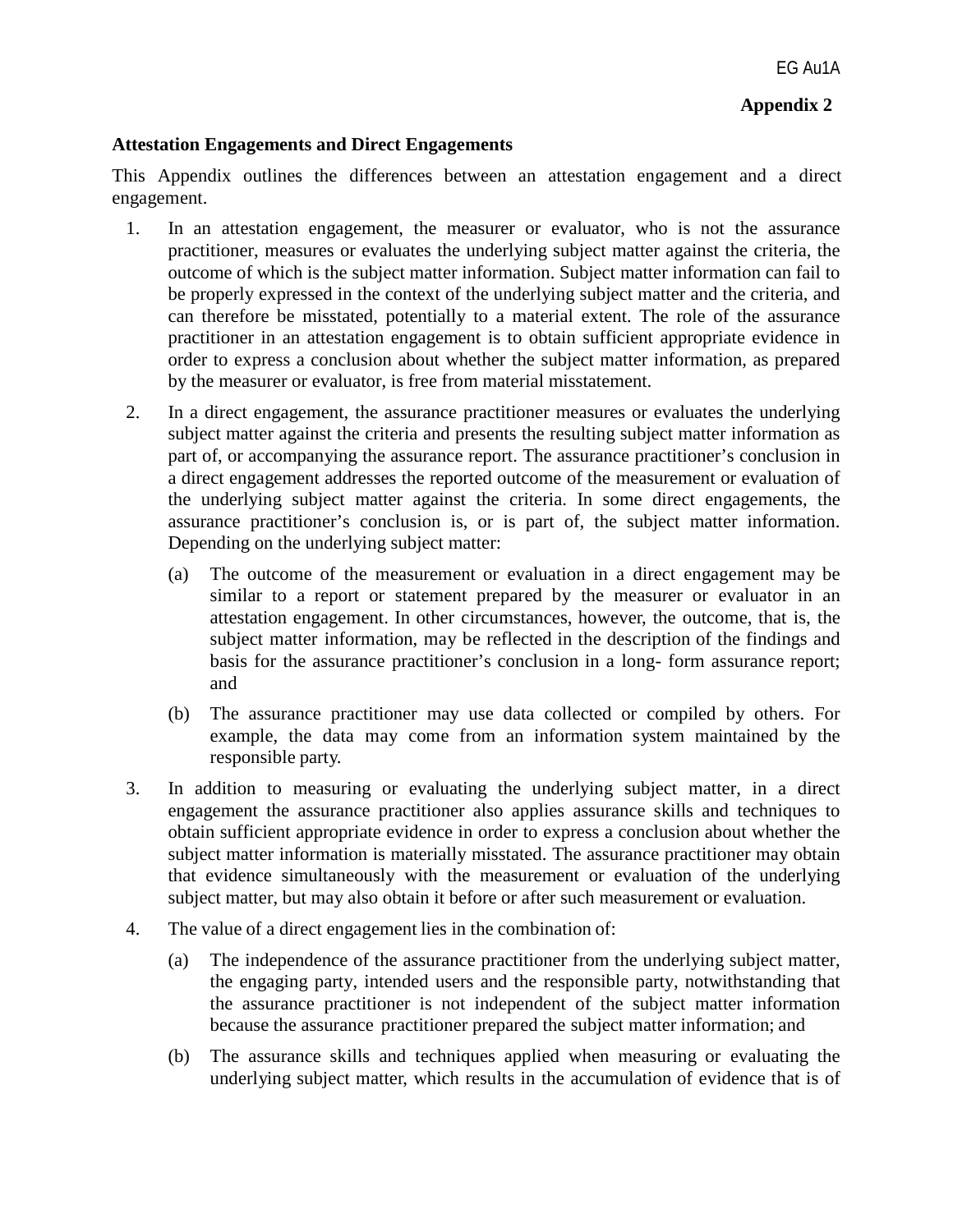a similar quantity and quality as for an attestation engagement. It is this obtaining of sufficient appropriate evidence that distinguishes a direct engagement from a mere compilation. To illustrate this point, if an assurance practitioner were compiling an entity's greenhouse gas statement, the assurance practitioner would not, for example, test the calibration of monitoring devices. In a direct engagement, however, the assurance practitioner would, where relevant, either calibrate monitoring devices as part of the measurement process, or test the calibration of monitoring devices performed by others to the same extent as would be the case if the engagement were an attestation engagement.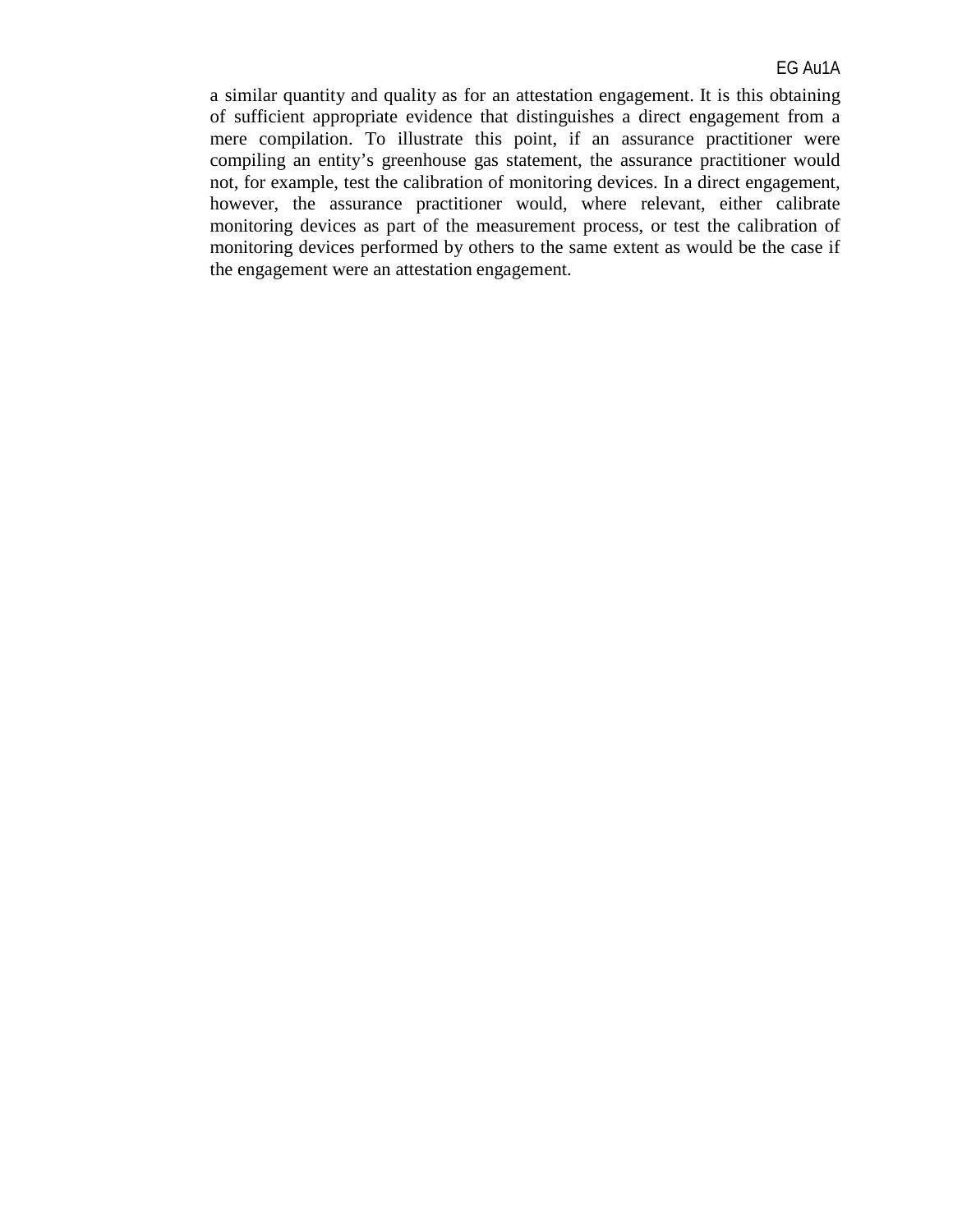#### EG Au1A

### **Appendix 3**



## **The Parties to an Assurance Engagement**

- 1. All assurance engagements have at least three parties: the responsible party, the assurance practitioner, and the intended users. Depending on the engagement circumstances, there may also be a separate role of measurer or evaluator, or engaging party.
- 2. The above diagram illustrates how the following roles relate to an assurance engagement:
	- (a) The responsible party is responsible for the underlying subject matter.
	- (b) The measurer or evaluator uses the criteria to measure or evaluate the underlying subject matter resulting in the subject matter information.
	- (c) The engaging party agrees the terms of the engagement with the assurance practitioner.
	- (d) The assurance practitioner obtains sufficient appropriate evidence in order to express a conclusion designed to enhance the degree of confidence of the intended users other than the responsible party about the subject matter information.
	- (e) The intended users make decisions on the basis of the subject matter information. The intended users are the individual(s) or organisation(s), or group(s) thereof that the assurance practitioner expects will use the assurance report. In some cases, there may be intended users other than those to whom the assurance report is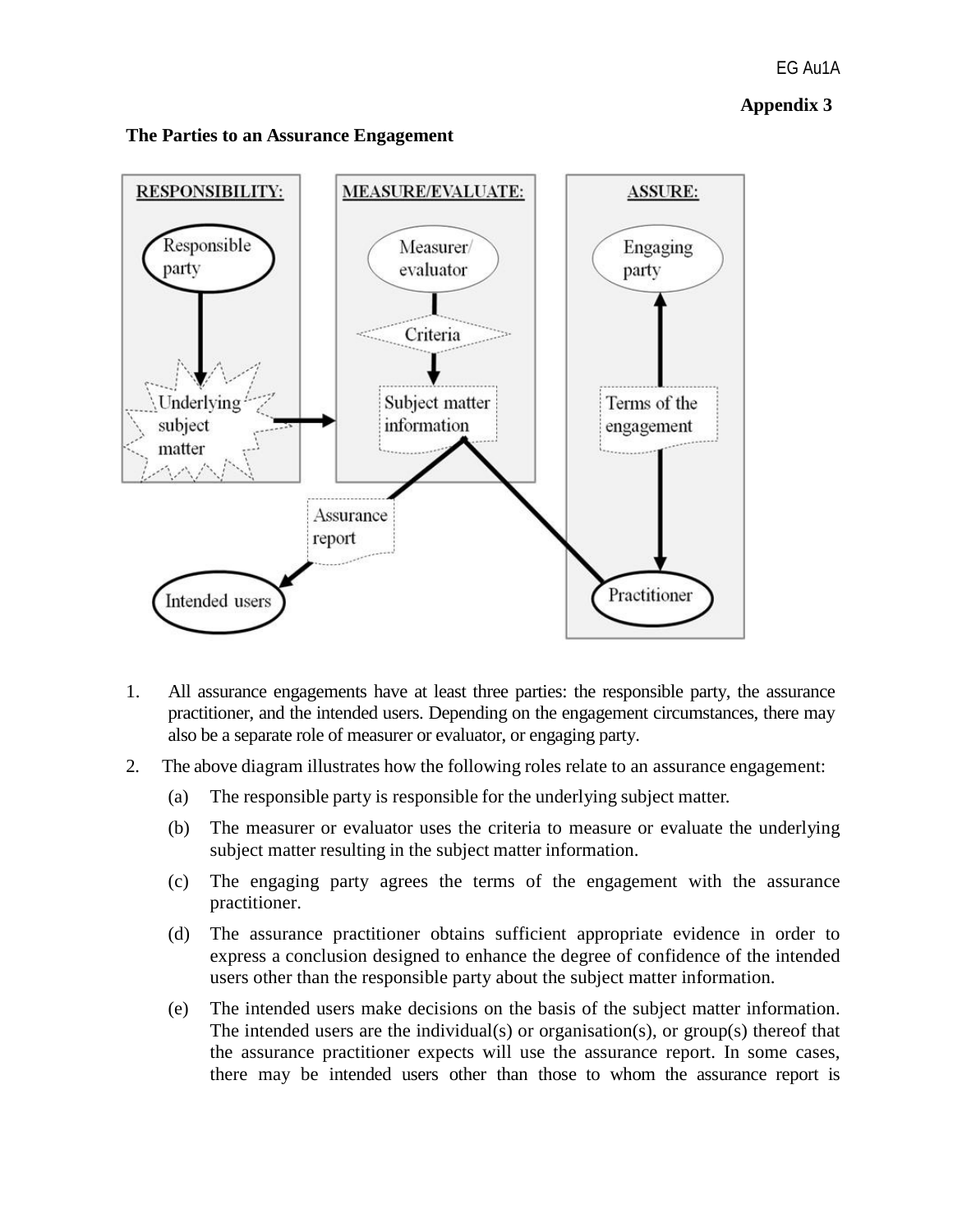addressed.

- 3. The following observations can be made about these roles:
	- Every assurance engagement has at least a responsible party and intended users, in addition to the assurance practitioner.
	- The assurance practitioner cannot be the responsible party, the engaging party or an intended user.
	- In a direct engagement, the assurance practitioner is also the measurer or evaluator.
	- In an attestation engagement, the responsible party, or someone else, but not the assurance practitioner, can be the measurer or evaluator.
	- Where the assurance practitioner has measured or evaluated the underlying subject matter against the criteria, the engagement is a direct engagement. The character of that engagement cannot be changed to an attestation engagement by another party assuming responsibility for the measurement or evaluation, for example, by the responsible party attaching a statement to the subject matter information accepting responsibility for it.
	- The responsible party can be the engaging party.
	- In many attestation engagements the responsible party may also be the measurer or evaluator, and the engaging party. An example is when an entity engages an assurance practitioner to perform an assurance engagement regarding a report it has prepared about its own sustainability practices. An example of when the responsible party is different from the measurer or evaluator is when the assurance practitioner is engaged to perform an assurance engagement regarding a report prepared by a government organisation about a private company's sustainability practices.
	- In an attestation engagement, the measurer or evaluator ordinarily provides the assurance practitioner with a written representation about the subject matter information. In some cases, the assurance practitioner may not be able to obtain such a representation, for example, when the engaging party is not the measurer or evaluator.
	- The responsible party can be one of the intended users, but not the only one.
	- The responsible party, the measurer or evaluator, and the intended users may be from different entities or the same entity. As an example of the latter case, in a two-tier board structure, the supervisory board may seek assurance about information provided by the executive board of that entity. The relationship between the responsible party, the measurer or evaluator, and the intended users needs to be viewed within the context of a specific engagement and may differ from more traditionally defined lines of responsibility. For example, an entity's senior management (an intended user) may engage an assurance practitioner to perform an assurance engagement on a particular aspect of the entity's activities that is the immediate responsibility of a lower level of management (the responsible party), but for which senior management is ultimately responsible.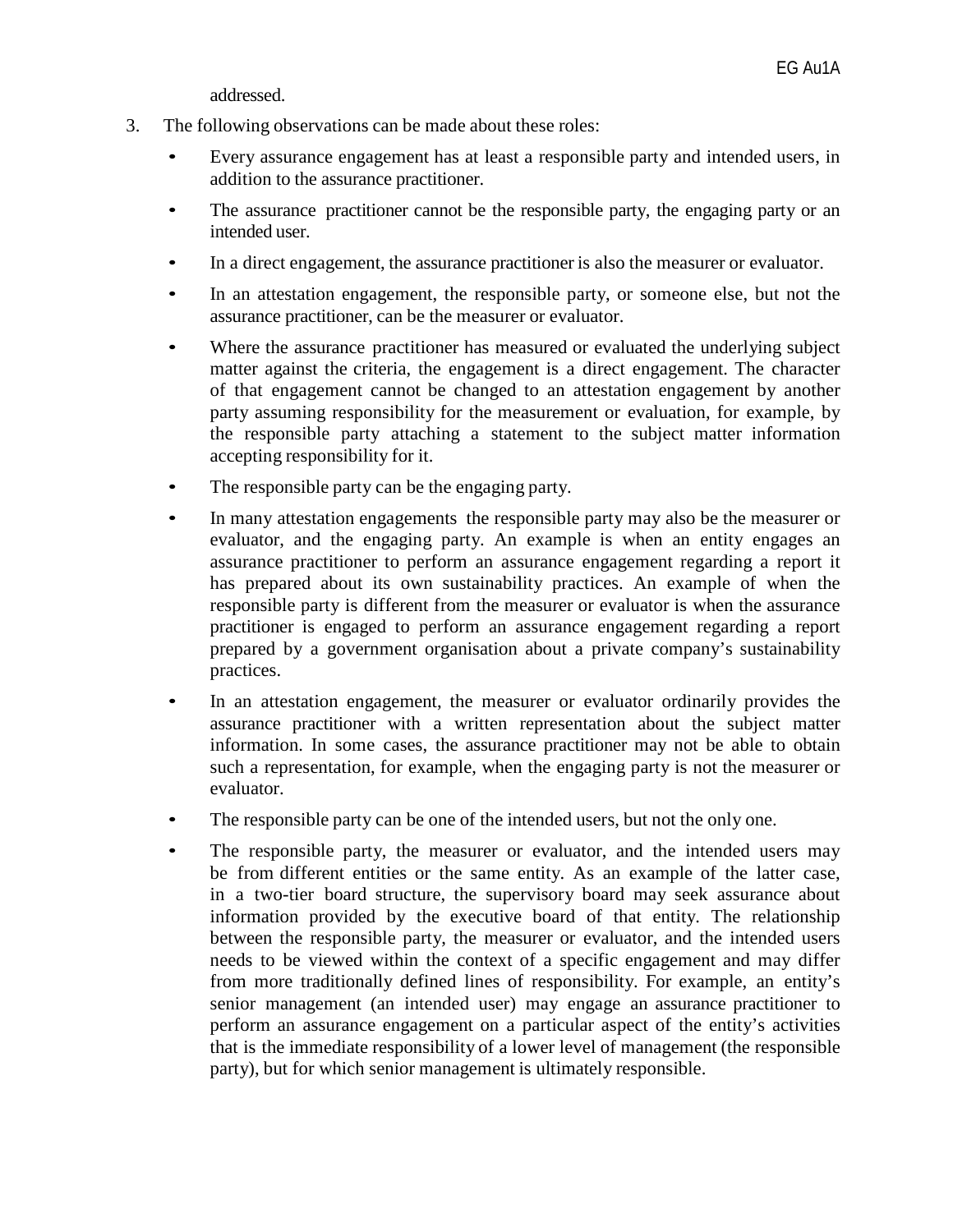- An engaging party that is not also the responsible party can be the intended user.
- 4. The assurance practitioner's conclusion may be phrased either in terms of:
	- The underlying subject matter and the applicable criteria;
	- The subject matter information and the applicable criteria; or
	- A statement made by the appropriate party.
- 5. The assurance practitioner and the responsible party may agree to apply the principles of the XRB Assurance Standards to an engagement when there are no intended users other than the responsible party but where all other requirements of the XRB Assurance Standards are met. In such cases, the assurance practitioner's report includes a statement restricting the use of the report to the responsible party.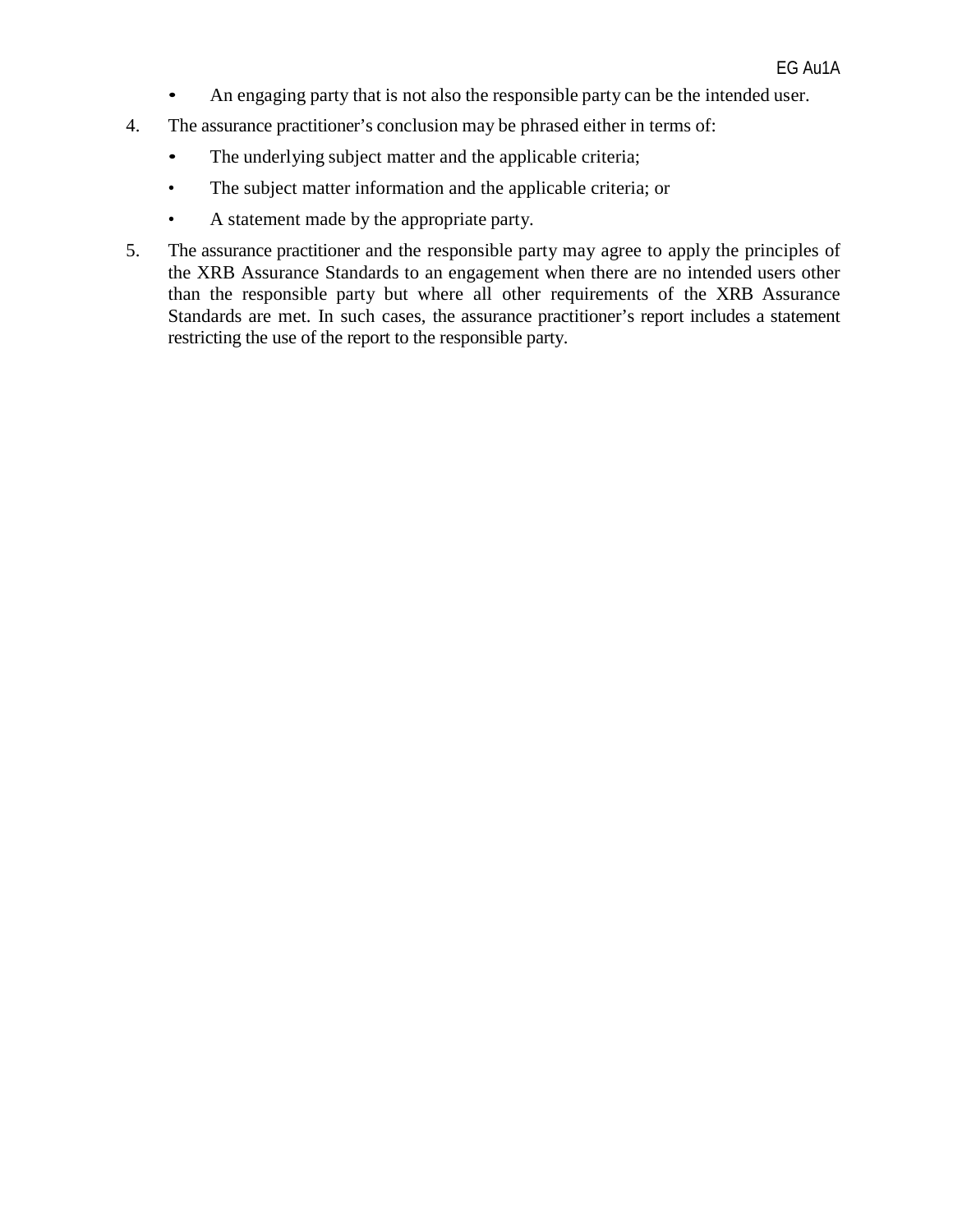#### **Appendix 4**

#### **Categorisation of Underlying Subject Matters**

The table below shows a categorisation of the range of possible underlying subject matters with some examples. For some categories no example is given because it is unlikely that assurance engagements with respect to information in these categories would be undertaken. The categorisation is not necessarily complete, the categories are not necessarily mutually exclusive, and some underlying subject matter or subject matter information may have components in more than one category, for example, integrated reporting and corporate social responsibility reporting will likely have both historical and future-oriented information and both financial and nonfinancial information. Also, in some cases, the examples are the subject matter information, in other cases they are the underlying subject matter or merely an indication of the type of question that information could assist with, whichever is more meaningful in the circumstances.

| <b>Information about:</b> |                                                                                        | <b>Historical Information</b>                                                                                                                                                                                                                                                        | <b>Future Oriented Information</b>                                                                                                                                                                                  |  |  |
|---------------------------|----------------------------------------------------------------------------------------|--------------------------------------------------------------------------------------------------------------------------------------------------------------------------------------------------------------------------------------------------------------------------------------|---------------------------------------------------------------------------------------------------------------------------------------------------------------------------------------------------------------------|--|--|
| <b>Financial</b>          | Performance                                                                            | <b>Financial Statements</b><br>prepared in accordance with                                                                                                                                                                                                                           | Forecast/projected cash flow<br>$\bullet$                                                                                                                                                                           |  |  |
|                           | <b>Position</b>                                                                        | an acceptable financial<br>reporting framework                                                                                                                                                                                                                                       | Forecast/projected financial position                                                                                                                                                                               |  |  |
| Non-<br><b>Financial</b>  | Performance/<br><b>Use of</b><br><b>Resources/</b><br><b>Value for</b><br><b>Money</b> | <b>Greenhouse Gas</b><br><b>Statement</b><br><b>Sustainability Report</b><br><b>KPIs</b><br>$\bullet$<br>Statement on effective<br>$\bullet$<br>use of resources<br><b>Statement on Value for</b><br>$\bullet$<br>Money<br>Corporate social<br>$\bullet$<br>responsibility reporting | Expected emissions reductions<br>$\bullet$<br>attributable to a new technology, or<br>Greenhouse Gases to be captured<br>by planting trees<br>Statement that a proposed action<br>٠<br>will provide value for money |  |  |
|                           | <b>Condition</b>                                                                       | Description of a<br>$\bullet$<br>system/process as<br>implemented at a point in<br>time<br>Physical characteristics,<br>$\bullet$<br>for example, the size of<br>leased property                                                                                                     |                                                                                                                                                                                                                     |  |  |
| System/<br><b>Process</b> | <b>Description</b>                                                                     | The description of a<br>$\bullet$<br>system of internal control                                                                                                                                                                                                                      |                                                                                                                                                                                                                     |  |  |
|                           | <b>Design</b>                                                                          | The design of controls at<br>$\bullet$<br>a service organisation                                                                                                                                                                                                                     | The design of proposed controls for<br>$\bullet$<br>a forthcoming production process                                                                                                                                |  |  |
|                           | Operation/<br><b>Performance</b>                                                       | The operating<br>$\bullet$<br>effectiveness of<br>procedures for hiring and<br>training staff                                                                                                                                                                                        |                                                                                                                                                                                                                     |  |  |